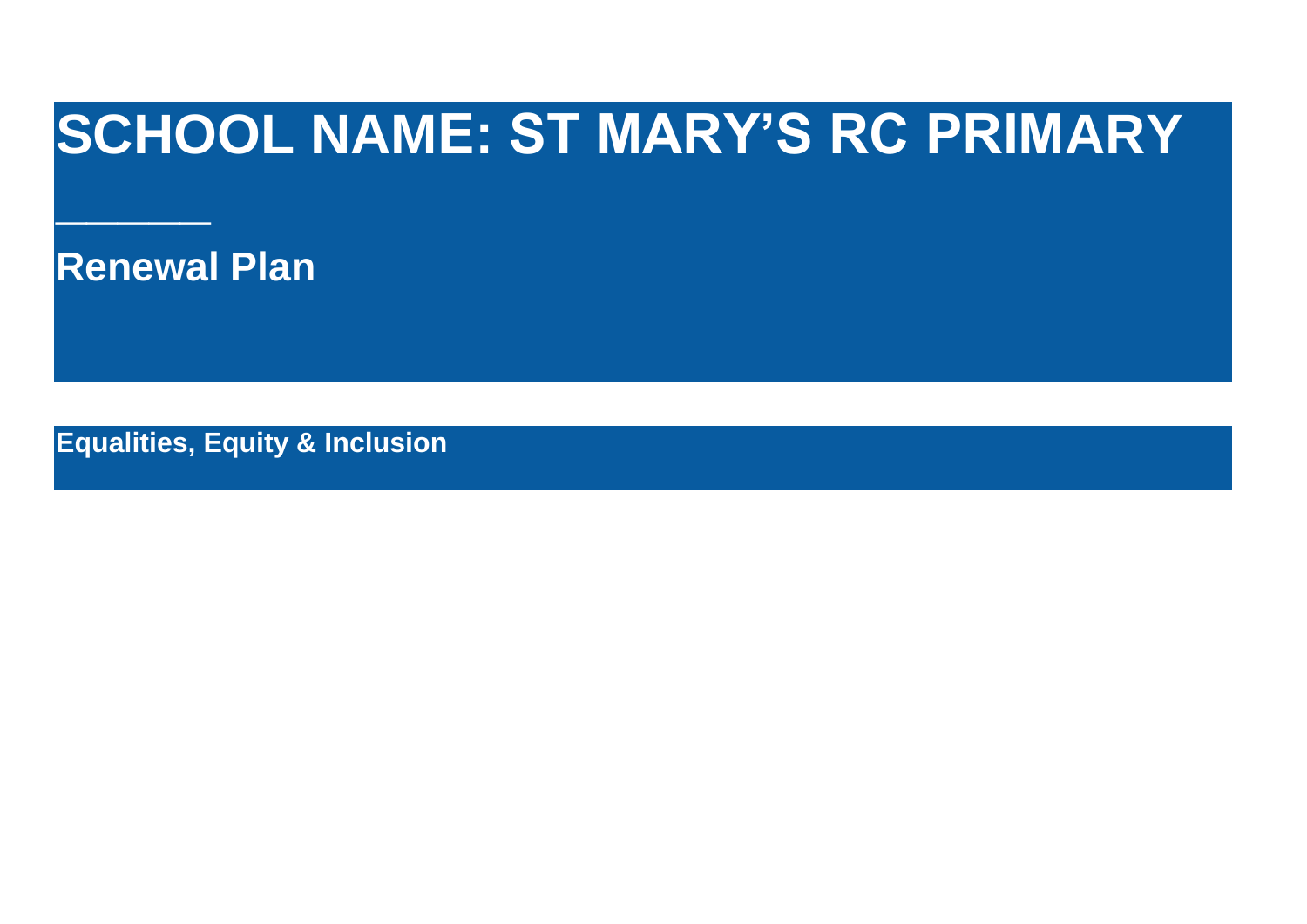| Renewal<br>Aspect | Equity and Inclusion (Equalities on separate page)                                                                                                                                                                                                                                                                                                                                                                                                                                                                                                                                                                                                                                                                                                       | Overall<br><b>Responsibility</b> | Alison Humphreys (Equity)<br>and Anna Gray (Inclusion) |  |  |  |  |  |
|-------------------|----------------------------------------------------------------------------------------------------------------------------------------------------------------------------------------------------------------------------------------------------------------------------------------------------------------------------------------------------------------------------------------------------------------------------------------------------------------------------------------------------------------------------------------------------------------------------------------------------------------------------------------------------------------------------------------------------------------------------------------------------------|----------------------------------|--------------------------------------------------------|--|--|--|--|--|
| <b>Outcomes</b>   | Equity:                                                                                                                                                                                                                                                                                                                                                                                                                                                                                                                                                                                                                                                                                                                                                  |                                  |                                                        |  |  |  |  |  |
|                   | Short Term:<br>The Senior Leadership Team and all teaching staff are clear about their role in supporting the national drive for equity and the<br>closing of the poverty-related attainment gap. They use data and other evidence effectively in order to identify the poverty-related<br>attainment gap post-COVID 19 across the school and for individual cohorts and areas of the curriculum, including instances where<br>the lack of digital access has been an additional barrier for learners in recent months.<br>Ensure that the planning of effective approaches is based on data and evidence.<br>Medium Term:<br>Implementation and ongoing evaluation of approaches to support equity of access for those affected by poverty to learning, |                                  |                                                        |  |  |  |  |  |
|                   | attainment and achievement.<br>Long Term:<br>PRIMARY: Reduction in the poverty related attainment gap in literacy and numeracy<br>Inclusion:                                                                                                                                                                                                                                                                                                                                                                                                                                                                                                                                                                                                             |                                  |                                                        |  |  |  |  |  |
|                   | Short-Term<br>The Senior Leadership Team and relevant staff have reviewed their arrangements for Nurture and Wellbeing support to identify<br>strengths and areas for improvement, using existing data focused on the principles of inclusion including how effectively Children's<br>Rights are embedded across the school. Note: This may be done as part of an Inclusive Practice Review with support of EP, ASL<br>Service and peer Headteacher.<br>The school has established key actions to ensure that all pupils are supported and included so they can participate in a suitable<br>learning environment, with a particular focus on Care Experienced and learners with Additional Support Needs.                                               |                                  |                                                        |  |  |  |  |  |
|                   | Medium-Term<br>Implementation of actions identified through review, to be monitored through using the principles of inclusion - Present,<br>Participating, Achieving, Supported, Rights.                                                                                                                                                                                                                                                                                                                                                                                                                                                                                                                                                                 |                                  |                                                        |  |  |  |  |  |
|                   | Long-Term<br>All schools: Improvement in pupil wellbeing, attendance, attainment and achievement, and reduction in exclusions. Schools will set<br>their own measurable long-term aims based on the data gathered through review.                                                                                                                                                                                                                                                                                                                                                                                                                                                                                                                        |                                  |                                                        |  |  |  |  |  |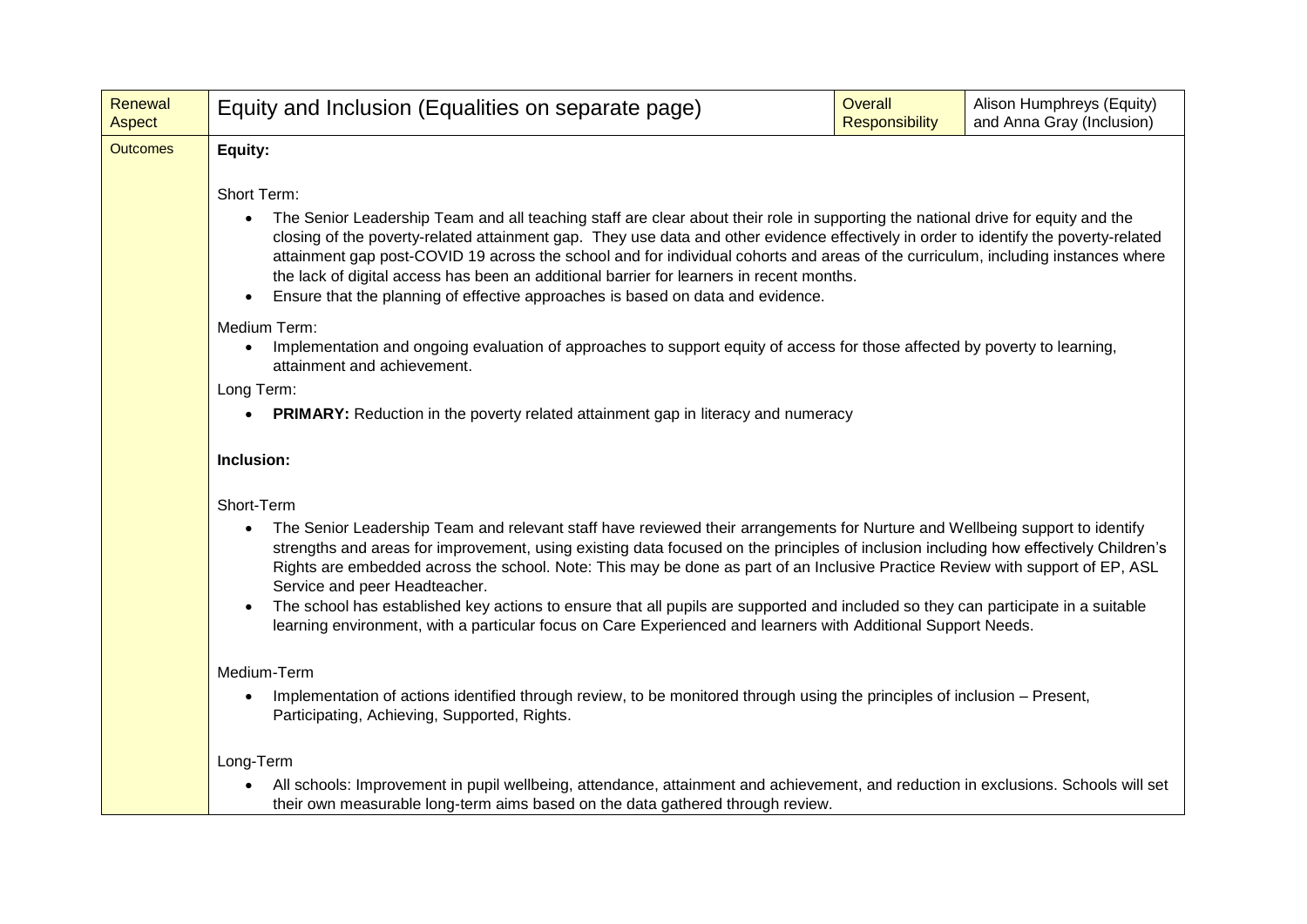| <b>NIF Priority :-</b>                                                                                                                                                                                                                                                                                                                                                   |                |                                                                                                                                                                                                                                                                             |                           |                                                                                                                                                                                                                                                                                                                                                                                                |  |
|--------------------------------------------------------------------------------------------------------------------------------------------------------------------------------------------------------------------------------------------------------------------------------------------------------------------------------------------------------------------------|----------------|-----------------------------------------------------------------------------------------------------------------------------------------------------------------------------------------------------------------------------------------------------------------------------|---------------------------|------------------------------------------------------------------------------------------------------------------------------------------------------------------------------------------------------------------------------------------------------------------------------------------------------------------------------------------------------------------------------------------------|--|
| Improvement in attainment, particularly in literacy and numeracy<br>Closing the attainment gap between the most and least disadvantaged<br>children and young people<br>Improvement in children and young people's health and wellbeing                                                                                                                                  |                |                                                                                                                                                                                                                                                                             |                           | QI 1.1 Analysis and evaluation<br>of intelligence and data<br>QI 1.3 Strategic planning for<br>continuous improvement<br>QI 1.5 Management of resources<br>to support equity<br>QI 2.3 Learning and engagement<br>QI 2.3 Quality of teaching<br>QI 2.5 Engaging families in<br>learning<br>QI 3.2 Attainment in literacy and<br>numeracy<br>QI 3.2 Overall quality of<br>learners' achievement |  |
| <b>Tasks</b>                                                                                                                                                                                                                                                                                                                                                             | <b>By Whom</b> | <b>Resources</b>                                                                                                                                                                                                                                                            | <b>Time</b>               | <b>Progress &amp;</b><br><b>Impact</b>                                                                                                                                                                                                                                                                                                                                                         |  |
| <b>Equity</b>                                                                                                                                                                                                                                                                                                                                                            |                |                                                                                                                                                                                                                                                                             |                           |                                                                                                                                                                                                                                                                                                                                                                                                |  |
| 1a. Staff are clear about their role in<br>supporting the national drive for<br>equity and the closing of the poverty-<br>related attainment gap.<br>1b. All staff are clear about their role<br>in contributing to a nurturing school<br>culture which accepts the<br>responsibility of all in removing all<br>poverty-related barriers to learning<br>and achievement. | $\bullet$      | Leadership for Equity CLPL offer (pg 9 of this<br>$\bullet$<br>document)<br>CEC 1 in 5 Top Tips for Schools<br><b>CEC Raising Awareness of Child Poverty document</b><br>Achieving Excellence and Equity 2021 National<br><b>Improvement Framework and Improvement Plan</b> | Aug In-<br><b>Service</b> | $\bullet$                                                                                                                                                                                                                                                                                                                                                                                      |  |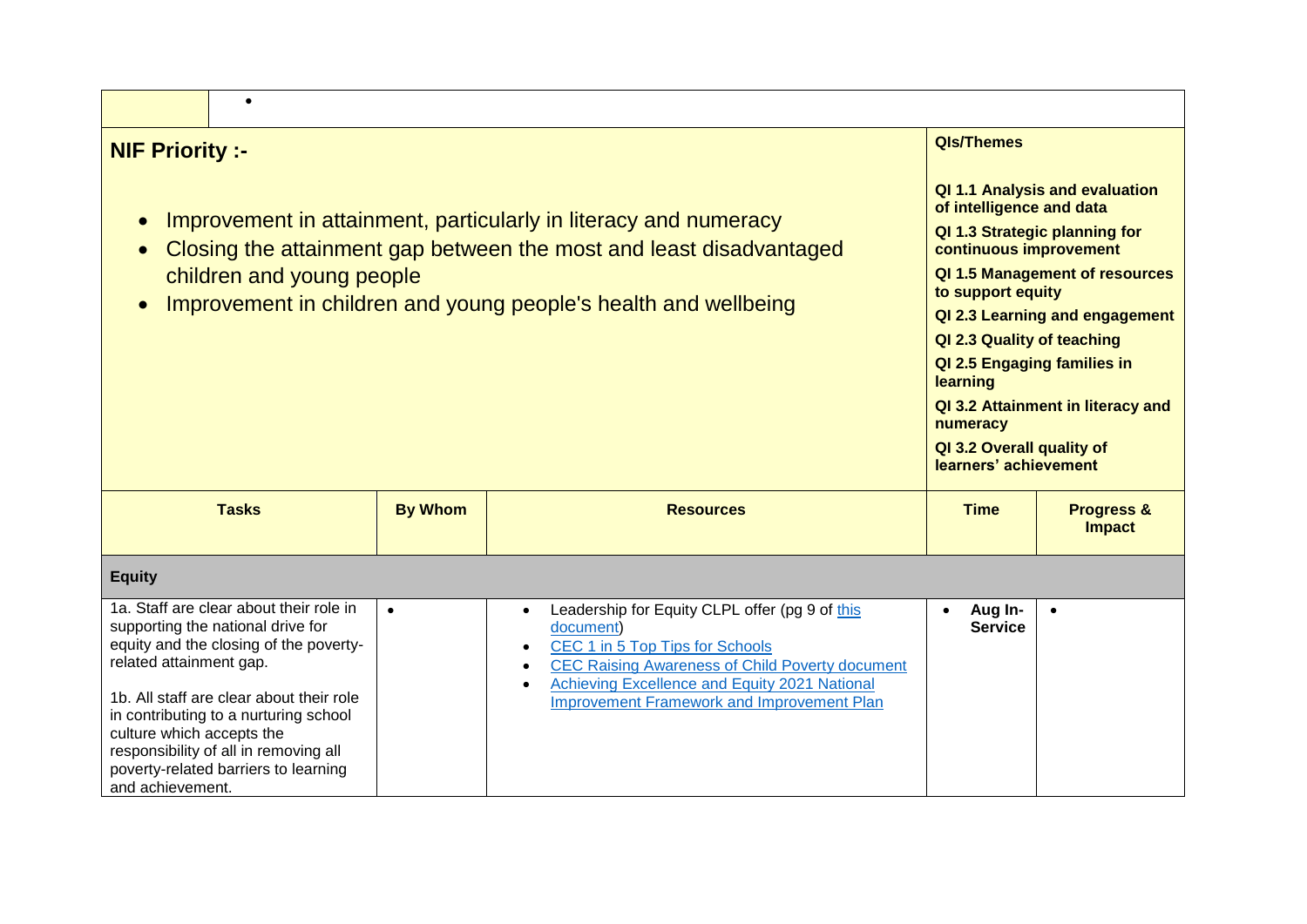| 2a. Staff have an understanding of<br>the national and local poverty-related<br>attainment gaps and the impact of<br>this on children, young people and<br>families.<br>2b. All staff have developed an<br>understanding of the poverty context<br>and the poverty-related attainment<br>gaps in their own setting. | $\bullet$ | Current attainment and achievement data at class<br>and whole school level, based on a range of<br>evidence collected in a sensitive way.                                                                                                                                                                                                                                                                                                                                                                                                                                                                                                                                                                                                           | <b>CAT (1)</b>                                                                                               | $\bullet$ |
|---------------------------------------------------------------------------------------------------------------------------------------------------------------------------------------------------------------------------------------------------------------------------------------------------------------------|-----------|-----------------------------------------------------------------------------------------------------------------------------------------------------------------------------------------------------------------------------------------------------------------------------------------------------------------------------------------------------------------------------------------------------------------------------------------------------------------------------------------------------------------------------------------------------------------------------------------------------------------------------------------------------------------------------------------------------------------------------------------------------|--------------------------------------------------------------------------------------------------------------|-----------|
| 3. Through effective self-evaluation,<br>all staff make appropriate use of<br>baseline data to inform focussed<br>plans with clearly stated outcomes<br>and measures, with appropriate<br>plans for monitoring progress.<br>These plans are clearly reflected in<br>schools' spending priorities.                   | $\bullet$ | Tracking and monitoring systems with functions for<br>filtering by SIMD to determine the gap (such as<br>EdICT or school-based systems).<br>National Improvement Hub - Stirling Outcomes and<br><b>Measures Toolkit</b><br>PEF National Guidance 2021-22 (to be published<br>$\bullet$<br>May 2021)<br>PEF City of Edinburgh Guidance 2021-22 (available<br>May 2021 after publication of National Guidance)<br>CEC Pupil Equity Funding Plan Template (available<br>mid-May 2021)<br><b>Equity Self-evaluation Resource (Education</b><br>Scotland - updated September 2020)<br><b>Interventions for Equity Diagram</b><br>$\bullet$<br>Professional dialogue with staff using the baseline<br>$\bullet$<br>data to inform the measurable targets. | <b>CAT (1)</b><br><b>Termly</b><br>trackin<br>g<br>meetin<br>$gs -$<br>staff<br>updatin<br>g<br><b>EDICT</b> | $\bullet$ |
| 4. Continue to update existing audit<br>information regarding inequity of<br>digital access and take appropriate<br>action to support those experiencing<br>poverty-related barriers.                                                                                                                               | $\bullet$ | School Data from Digital Access Audits<br>$\bullet$                                                                                                                                                                                                                                                                                                                                                                                                                                                                                                                                                                                                                                                                                                 | Aug - issue<br>info. to<br>parents                                                                           | $\bullet$ |
| 5. Develop decision making<br>processes which meaningfully<br>include parents (and learners) in PEF<br>planning, as part of the financial<br>management of resources to support<br>equity.                                                                                                                          | $\bullet$ | QI 1.5 CEC Self-evaluation Report<br>$\bullet$<br>QI 1.5 CLPL for HTs and BMs (available from August<br>$\bullet$<br>2021)<br>Challenge questions from HGIOS?4 QI 1.5                                                                                                                                                                                                                                                                                                                                                                                                                                                                                                                                                                               | Parents &<br><b>Pupils</b><br>surveyed re<br>PEF - June<br>'21                                               | $\bullet$ |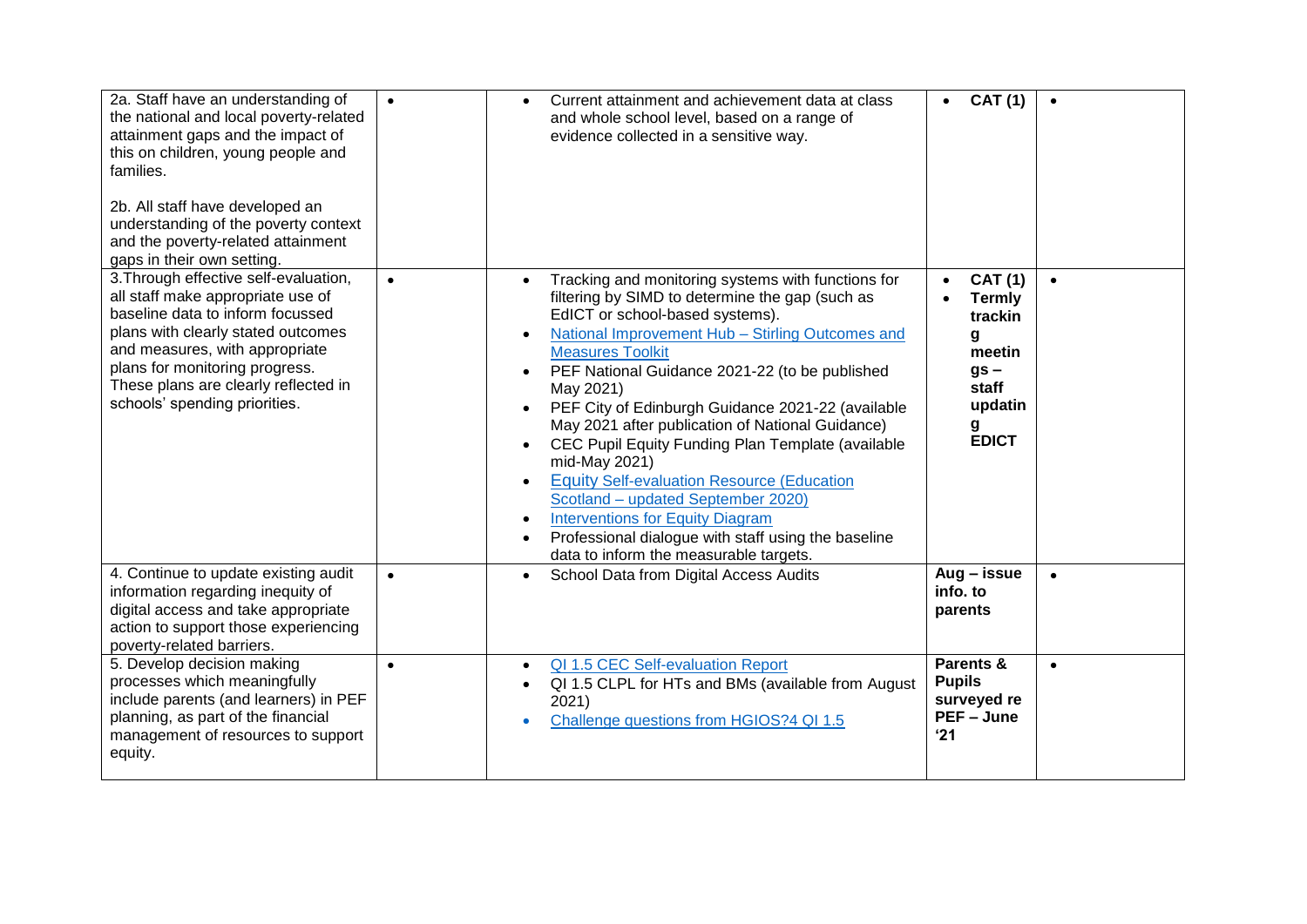| 6a. Establish or build upon existing<br>family learning programmes and<br>adapt to a COVID context<br>6b. Utilise wider partnerships where<br>appropriate in order to enhance the<br>experiences of children and families<br>living in poverty, to ensure that they<br>receive early intervention and holistic<br>support.                                                                                                                                                                                                                                                                                                                                                                 | $\bullet$                                                                          | Post-COVID data gathered by the school to identify<br>families facing hardship and poverty for the first time,<br>who may find it difficult to access the support they need<br>due to the unfamiliarity of support systems and being<br>previously unknown to professionals.<br>Scottish Attainment Challenge and Partnerships with the<br><b>Third Sector</b> | <b>Recruit PSO</b><br>to build<br>existing<br>relationship<br>s-beg of<br>session | $\bullet$ |
|--------------------------------------------------------------------------------------------------------------------------------------------------------------------------------------------------------------------------------------------------------------------------------------------------------------------------------------------------------------------------------------------------------------------------------------------------------------------------------------------------------------------------------------------------------------------------------------------------------------------------------------------------------------------------------------------|------------------------------------------------------------------------------------|----------------------------------------------------------------------------------------------------------------------------------------------------------------------------------------------------------------------------------------------------------------------------------------------------------------------------------------------------------------|-----------------------------------------------------------------------------------|-----------|
| 7a. Ensure that sensitive action<br>taken at all levels to remove<br>unintended barriers (including<br>financial) to participation,<br>engagement and access to wider<br>learning opportunities, in light of the<br>increase in the number of families<br>affected by poverty post-COVID 19.<br>7b. Effective identification of learners<br>affected by poverty post-COVID-19<br>who may also experience<br>disadvantage for other reasons (eg<br>other protected characteristics such<br>as BAME, lone parent families,<br>families where the mother is aged<br>under 25, or those affected by<br>disability, in addition to living in<br>poverty) and relevant supports put in<br>place. | $\bullet$                                                                          | CEC 1 in 5 Top Tips for Schools<br><b>CEC Raising Awareness of Child Poverty document</b><br>Leadership for Equity CLPL Offer<br>https://cpag.org.uk/scotland/CoSD/evaluation<br>National Improvement Hub - Stirling Outcomes and<br><b>Measures Toolkit</b>                                                                                                   | • Awarenes<br>s at Aug<br><b>In-Service</b>                                       | $\bullet$ |
| <b>Inclusion</b>                                                                                                                                                                                                                                                                                                                                                                                                                                                                                                                                                                                                                                                                           |                                                                                    |                                                                                                                                                                                                                                                                                                                                                                |                                                                                   |           |
| 1a. Review arrangements for Nurture<br>and Wellbeing using Principles of<br>Inclusion.                                                                                                                                                                                                                                                                                                                                                                                                                                                                                                                                                                                                     | $\bullet$ SLT, SfL<br>and<br>relevant<br>colleagues<br>with<br>support<br>from ASL | CIRCLE resource to support Inclusive Learning and<br>Collaborative Working (Primary and Secondary)<br>https://education.gov.scot/improvement/learning-<br>resources/circle-resource-to-support-inclusive-learning-<br>and-collaborative-working/                                                                                                               | $\bullet$ By<br><b>December</b><br>2021                                           | $\bullet$ |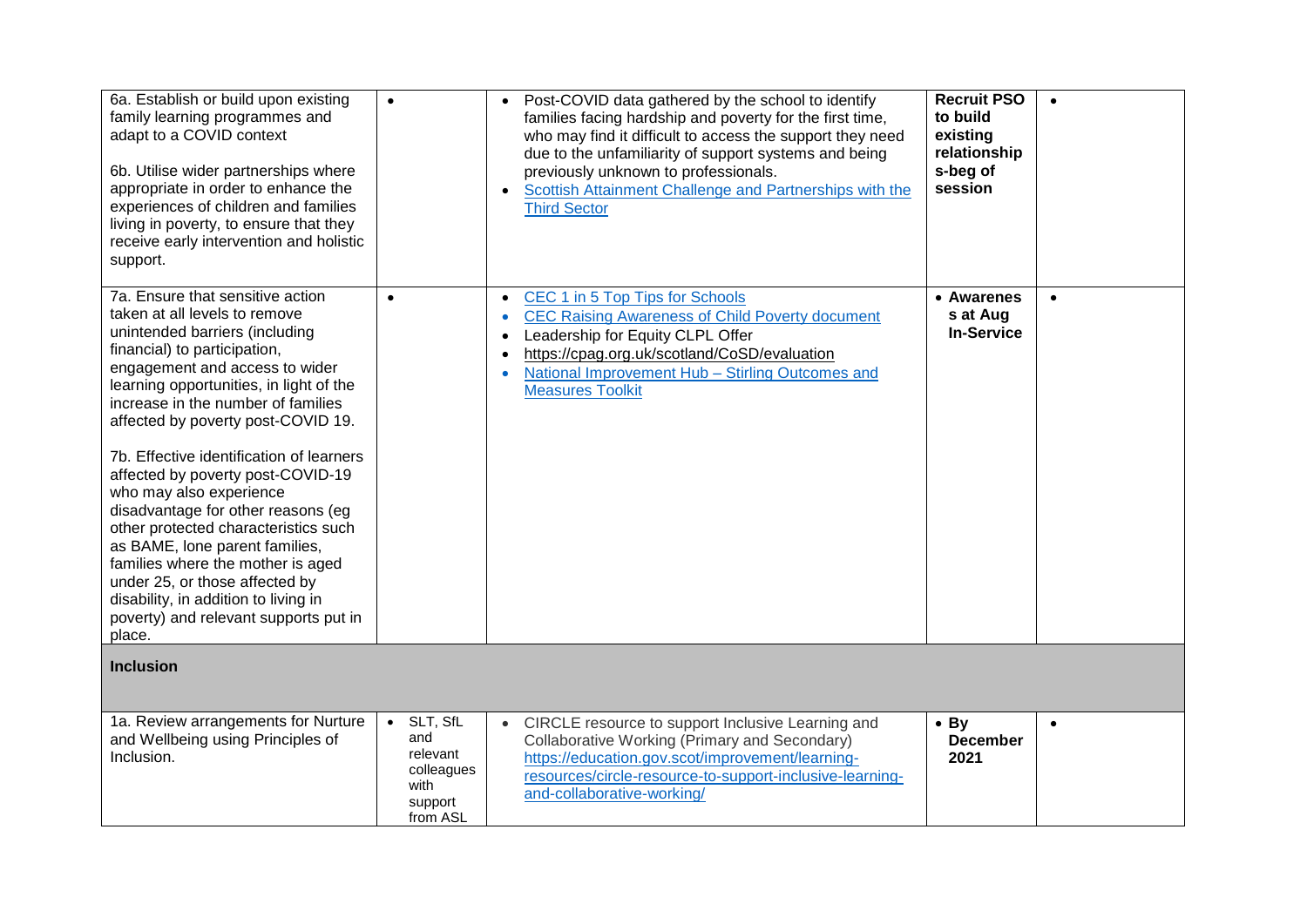| 1b. Establish improvement actions<br>required to support Wellbeing and<br>Nurture.<br>1c. Set out measurable targets for<br>improvement based on attendance,<br>attainment, achievement, exclusions<br>and rights.<br>In P5-P7 children were less likely<br>to talk to an adult if they were<br>upset. 25% of pupils say they keep<br>their feelings to themselves- with<br>proportionately higher amounts of<br>children saying this in P4. Focus<br>on these stages next session. | Service<br>and EP as<br>required                                                                          | Included, Engaged and Involved Part 1<br>https://www.gov.scot/publications/included-engaged-<br>involved-part-1-positive-approach-promotion-<br>management-attendance-scottish-schools/<br>Edinburgh Learns Inclusion Hub<br>$\bullet$<br>https://cityofedinburgheducation.sharepoint.com/sites/36<br>5CentralResources/inclusionhub/SitePages/Home.aspx<br>Edinburgh Learns: Health, Wellbeing and Resilience<br>Plan<br>https://cityofedinburgheducation.sharepoint.com/:w:/r/<br>sites/EdinburghLearns/EdinburghLearnsAtHome/ layout<br>s/15/Doc.aspx?sourcedoc=%7BAE08D67F-37D6-4561-<br>AE53-<br>8EC593C05047%7D&file=Renewal%20Plan%20Page%20<br>%20Health%2C%20Wellbeing%20and%20Resilience1.do<br>cx&action=default&mobileredirect=true | • Boxall<br>profiling<br>in place<br>• Monthly<br>attendanc<br>e reviews<br>• Termly<br>tracking<br>meetings<br>• Survey<br><b>P5-P7</b><br>$p$ upils $-$<br><b>June '22.</b> |
|-------------------------------------------------------------------------------------------------------------------------------------------------------------------------------------------------------------------------------------------------------------------------------------------------------------------------------------------------------------------------------------------------------------------------------------------------------------------------------------|-----------------------------------------------------------------------------------------------------------|-------------------------------------------------------------------------------------------------------------------------------------------------------------------------------------------------------------------------------------------------------------------------------------------------------------------------------------------------------------------------------------------------------------------------------------------------------------------------------------------------------------------------------------------------------------------------------------------------------------------------------------------------------------------------------------------------------------------------------------------------|-------------------------------------------------------------------------------------------------------------------------------------------------------------------------------|
| 3. All schools: align planning for<br>Closing the Gap with SfL targeted<br>support to address the attainment<br>gap for pupils most at risk of lost<br>learning during lockdown - this<br>should be with a focus on Numeracy<br>and Literacy                                                                                                                                                                                                                                        | SLT, SfL<br>$\bullet$<br>and Andy<br>McLaughli<br>n with<br>support<br>from ASL<br>Service as<br>required | SEAL P1/2 Training (Sway)<br>$\bullet$<br>SEAL P3/4 Training (Sway)<br>Supporting Learners with Additional Support Needs in<br>$\bullet$<br><b>Numeracy</b><br>Literacy courses https://www.edinburgh.gov.uk/cpd<br><b>Learning Grids</b><br>https://cityofedinburgheducation.sharepoint.com/sites/Edi<br>nburghLearns/EdinburghLearnsAtHome/Teaching%20an<br>d%20Learning/Forms/AllItems.aspx?viewid=4ace8ec9%                                                                                                                                                                                                                                                                                                                                 | Weekly SfL<br>meetings:<br>P5 and P2<br>focus<br>stages<br>P1/2 & P3/4<br>staff<br>'booked'on                                                                                 |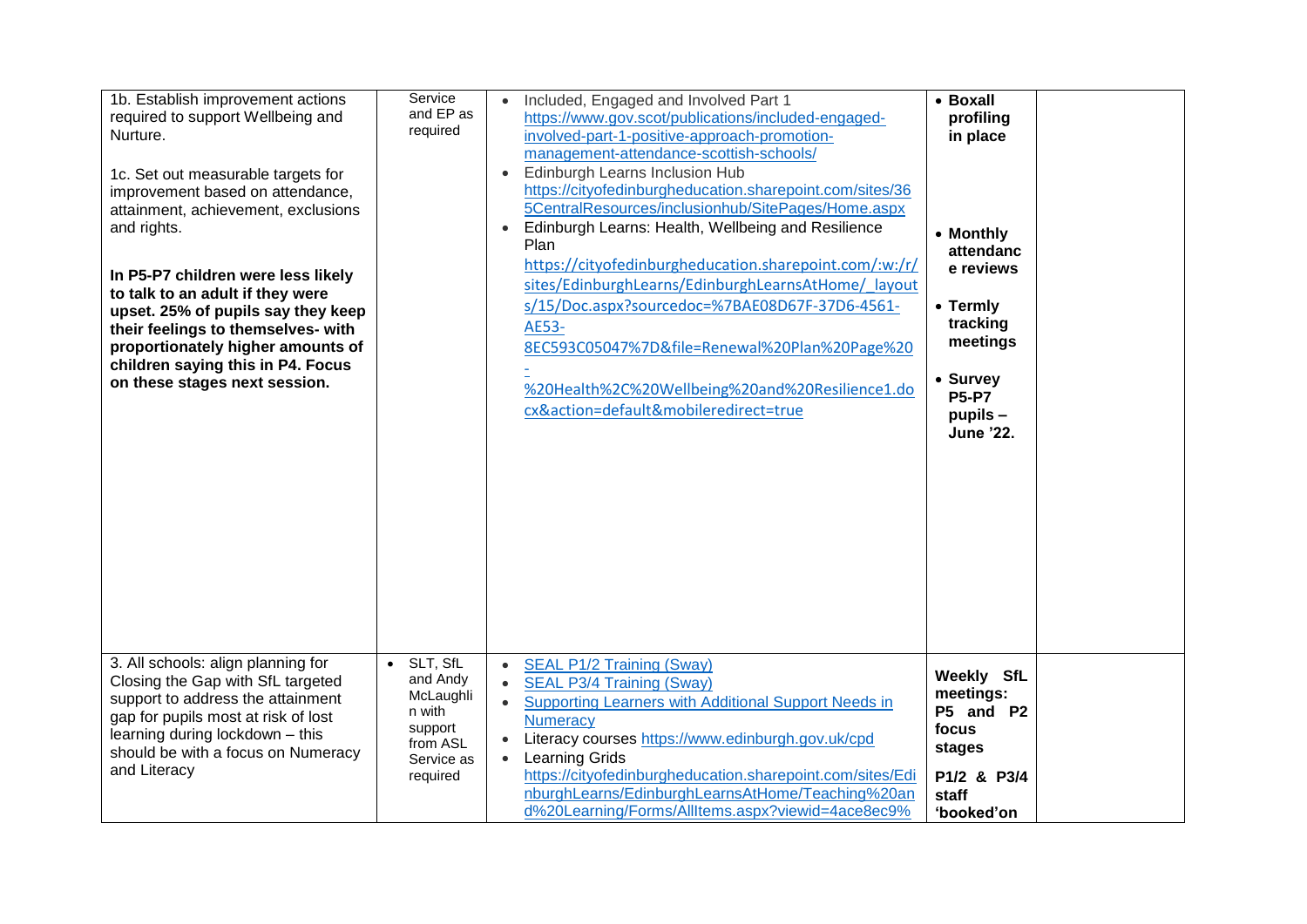|                                                                                                                                                                                                                                  |                                                                           | 2De3ff%2D4dde%2D8da3%2D63d8a5405adb&id=%2Fs<br>ites%2FEdinburghLearns%2FEdinburghLearnsAtHome<br>%2FTeaching%20and%20Learning%2FLearning%20Gri<br>ds<br>• Scholar https://scholar.hw.ac.uk/<br><b>Literacy and Dyslexia Guidelines</b><br>Planning for Learning part 3: Individualised educational<br>programmes (IEPs)                                                                                                                                                                                                                                                                                                                                                      | <b>SWAY</b><br>training                                                                  |           |
|----------------------------------------------------------------------------------------------------------------------------------------------------------------------------------------------------------------------------------|---------------------------------------------------------------------------|------------------------------------------------------------------------------------------------------------------------------------------------------------------------------------------------------------------------------------------------------------------------------------------------------------------------------------------------------------------------------------------------------------------------------------------------------------------------------------------------------------------------------------------------------------------------------------------------------------------------------------------------------------------------------|------------------------------------------------------------------------------------------|-----------|
| 4. All schools with existing LCCs,<br>WHs, SRPs and ESBs: sign up for<br>Inclusive Practice Review over three-<br>year cycle.                                                                                                    | SLT, ASL<br>Service<br>Leader,<br>Depute<br>Principal<br>Psychologi<br>st | Inclusion in Practice: The CIRCLE Framework -<br>Secondary<br>https://www.education.gov.scot/improvement/learning-<br>resources/inclusion-in-practice/<br>Included, Engaged and Involved Part 1<br>https://www.gov.scot/publications/included-engaged-<br>involved-part-1-positive-approach-promotion-<br>management-attendance-scottish-schools/<br>Included, Engaged and Involved Part 2<br>https://www.gov.scot/publications/included-engaged-<br>involved-part-2-positive-approach-preventing-managing-<br>school/<br>• Edinburgh Learns Inclusion Hub<br>https://cityofedinburgheducation.sharepoint.com/sites/36<br>5CentralResources/inclusionhub/SitePages/Home.aspx | Whole<br>school ASD<br>training<br>date to be<br>confirmed                               |           |
| <b>Care-Experienced CYP</b>                                                                                                                                                                                                      |                                                                           |                                                                                                                                                                                                                                                                                                                                                                                                                                                                                                                                                                                                                                                                              |                                                                                          |           |
| All schools know their care<br>experienced community. In line with<br>our responsibilities as corporate<br>parents, children and young people<br>receive everything they need to<br>thrive and are loved, safe and<br>respected. | $\bullet$                                                                 | Care Experienced Renewal Plan Discussion Tool (pdf)<br>Care Experienced Renewal Plan Discussion Tool (word)<br>Supporting Care Experienced Children and Young People<br>through Covid 19 and its aftermath<br>The Promise Plan and findings from the Independent Care<br>Review https://thepromise.scot/                                                                                                                                                                                                                                                                                                                                                                     | • Overall<br>school<br>review -<br>Aug In-<br>Service/ter<br>mly<br>tracking<br>meetings | $\bullet$ |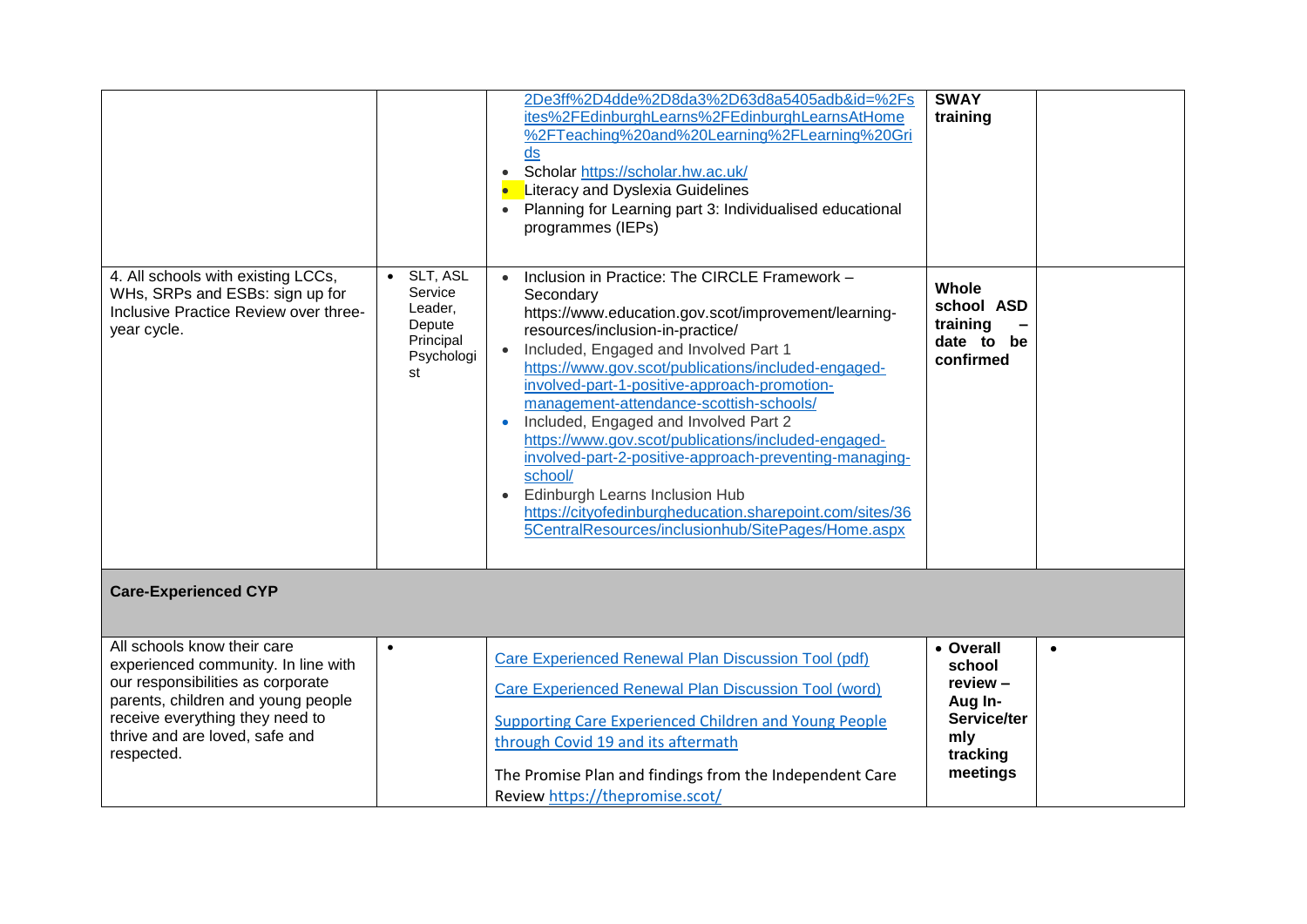| <b>UNCRC</b>                                                                                                                                                                                                                                                                                                    |                                                          |                                                                                                                                                                                                                                                                                                                                                                                                                                                         |                                                                                                                                     |  |
|-----------------------------------------------------------------------------------------------------------------------------------------------------------------------------------------------------------------------------------------------------------------------------------------------------------------|----------------------------------------------------------|---------------------------------------------------------------------------------------------------------------------------------------------------------------------------------------------------------------------------------------------------------------------------------------------------------------------------------------------------------------------------------------------------------------------------------------------------------|-------------------------------------------------------------------------------------------------------------------------------------|--|
| All schools should ensure<br>$\mathbf{1}$ .<br>they fully take the UNCRC<br>into account in all their<br>actions through the use of<br>the Children's Rights &<br>Wellbeing Impact<br>Assessment.<br>All schools should plan and<br>2.<br>identify professional learning<br>pathway based on CRWIA<br>baseline. | SLT and<br>$\bullet$<br>School<br>Staff<br>SLT and staff | Children's Rights and Wellbeing Impact Assessment.<br>Session 1: Overview of learner participation and<br>$\bullet$<br>leadership<br><b>Session 2: Vision and Values</b><br>$\bullet$<br><b>Session 3: The 4 Arenas of Participation</b><br>$\bullet$<br><b>Session 4: Curriculum Design</b><br>$\bullet$<br><b>Session 5: Planning for Improvement</b><br>$\bullet$<br>(Session delivery details will be available in time for<br><b>August 2021.)</b> | • Share<br>informatio<br>n at Aug<br><b>In-Service</b><br>$\bullet$ CAT (4)<br>$\bullet$ Focus in<br>termly<br>planning<br>sessions |  |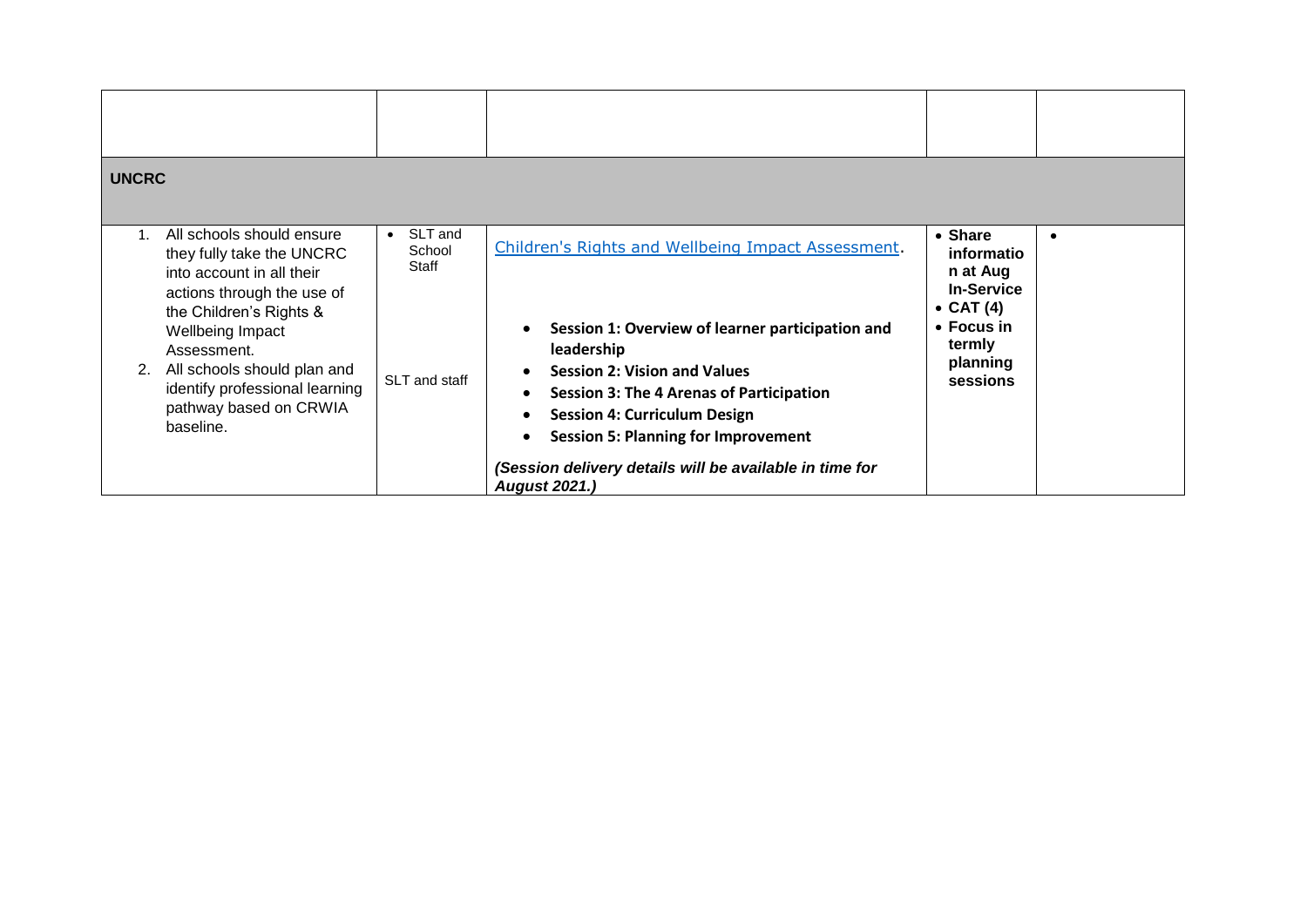## **SCHOOL NAME:ST MARY'S RC PRIMARY**

**Renewal Plan**

**\_\_\_\_\_**

**Teaching, Learning & Assessment**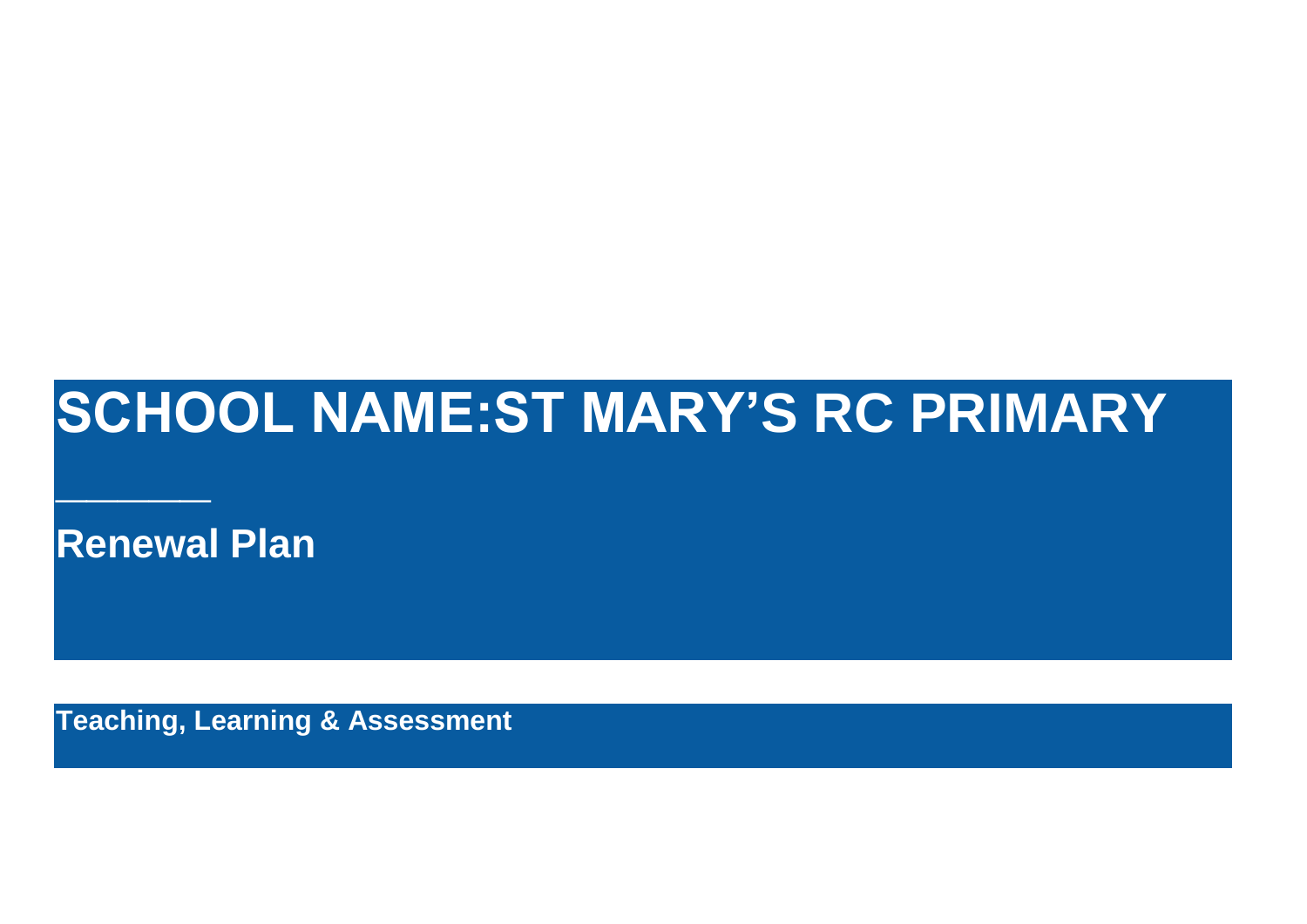| Renewal<br><b>Aspect 1</b> |                                                                                                                                                                                                                                                                                                                                                                                                                                                                                                                                                                                                                                                                                                                                                                                                                                                | <b>Overall Responsibility</b> | <b>HT</b> |
|----------------------------|------------------------------------------------------------------------------------------------------------------------------------------------------------------------------------------------------------------------------------------------------------------------------------------------------------------------------------------------------------------------------------------------------------------------------------------------------------------------------------------------------------------------------------------------------------------------------------------------------------------------------------------------------------------------------------------------------------------------------------------------------------------------------------------------------------------------------------------------|-------------------------------|-----------|
| <b>Outcomes</b>            | <b>Short-Term</b><br>Audit and review current curriculum rationale with the involvement of all stakeholders<br>All staff are continuing to develop digital skills to support the appropriate and effective use of digital technologies in learning, teaching<br>and assessment<br>All staff are continuing to develop relevant skills in the 4 aspects of the Edinburgh Learns Teaching Charter<br>All learners are able to engage in remote/blended learning as required<br>$\bullet$<br>Assessments are undertaken to provide data to ensure progress for all learners, including the identification of gaps in learning.<br>$\bullet$<br>All learners engage in a range of outdoor learning opportunities                                                                                                                                   |                               |           |
|                            | <b>Medium-Term</b><br>All learners are continuing to develop the relevant digital skills to engage in high quality learning, teaching and assessment<br>$\bullet$<br>All learners make expected progress in their learning, including those learners in need of personalised support & interventions.<br>All staff are competent in using digital skills to support the appropriate and effective use of digital technologies in learning, teaching<br>$\bullet$<br>and assessment<br>All staff make rigorous professional judgements about pupils' level of attainment & achievement<br>$\bullet$<br>All staff engage in moderation activities to further develop confidence in professional judgements<br>$\bullet$<br>Raise attainment in Literacy by 5% for P2 & P5<br>Raise attainment in Numeracy by 10% for pupils in SIMD quintile 1-2 |                               |           |
|                            | Long-Term<br>The school has a clear curriculum rationale which ensures cultural awareness and sensitivity, develops critical literacy and<br>demonstrates a collective commitment to equality, equity and children's rights<br>The school has ensured that digital learning is a central consideration in all areas of curriculum and assessment delivery, maximising<br>impact of Empowered Learning 1:1 project (P6-S6)<br>At least 30% of teaching staff should be confident in the 4 aspects of the Edinburgh Learns Teaching Charter<br>At least 85% of learners achieve expected levels of attainment in Literacy and Numeracy                                                                                                                                                                                                           |                               |           |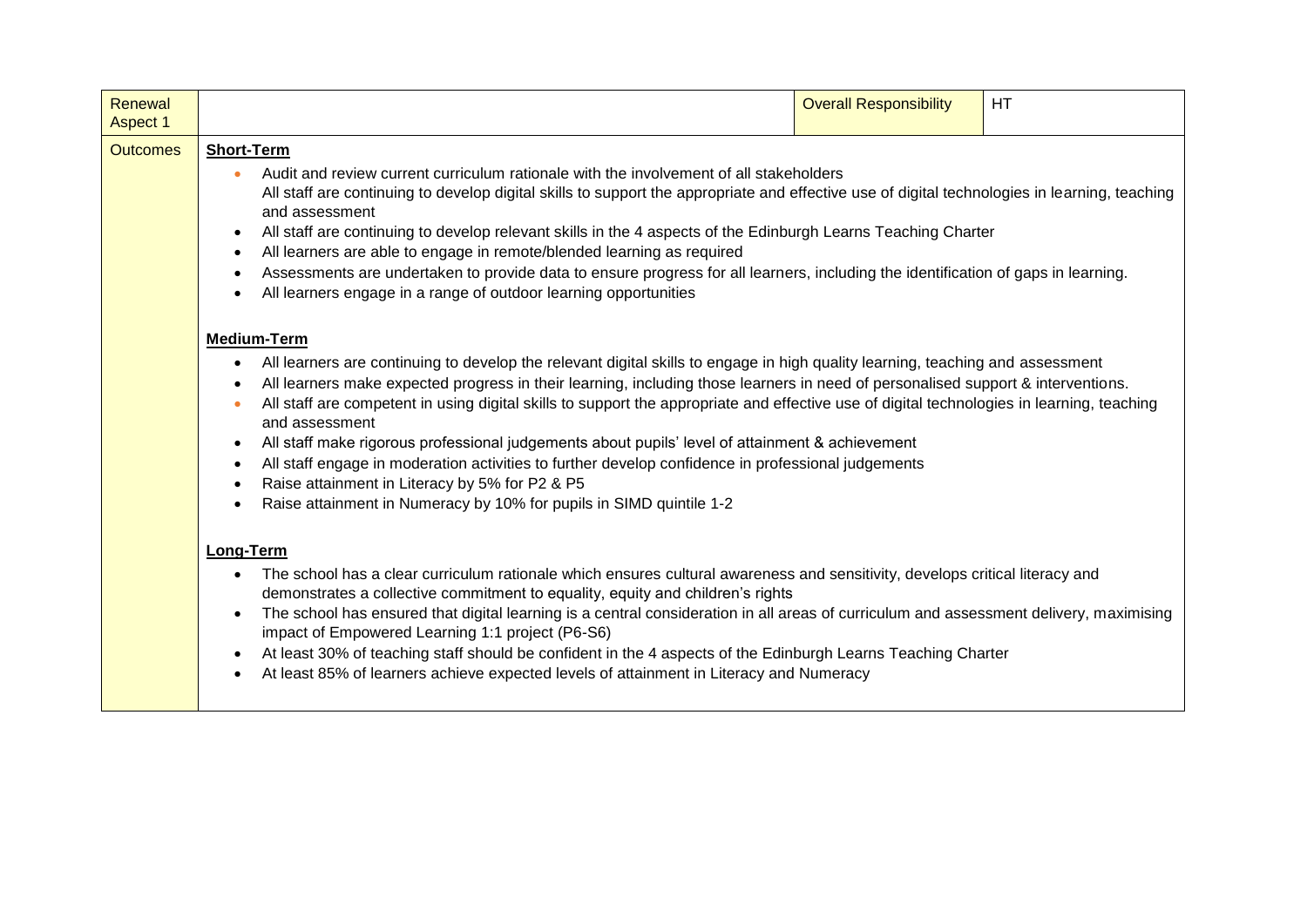| <b>NIF Priorities:-</b><br>young people                                                                                                              | Improvement in attainment, particularly in literacy and numeracy<br>Closing the attainment gap between the most and least disadvantaged children and | <b>QIs/Themes</b><br>QI 1.1 Analysis and evaluation of intelligence and<br>data<br>QI 1.3 Strategic planning for continuous<br><i>improvement</i><br>QI 2.2 Rationale and design<br>QI 2.2 Learning pathways<br>QI 2.3 Learning and engagement<br>QI 2.3 Quality of teaching<br>QI 2.3 Effective use of assessment<br>QI 2.3 Planning, tracking and monitoring<br><b>QI 2.4 Universal support</b><br>QI 2.4 Targeted support<br>QI 2.5 Engaging families in learning<br>QI 3.2 Attainment in literacy and numeracy |             |                              |
|------------------------------------------------------------------------------------------------------------------------------------------------------|------------------------------------------------------------------------------------------------------------------------------------------------------|--------------------------------------------------------------------------------------------------------------------------------------------------------------------------------------------------------------------------------------------------------------------------------------------------------------------------------------------------------------------------------------------------------------------------------------------------------------------------------------------------------------------|-------------|------------------------------|
| <b>Tasks</b>                                                                                                                                         | <b>By Whom</b>                                                                                                                                       | <b>Resources</b>                                                                                                                                                                                                                                                                                                                                                                                                                                                                                                   | <b>Time</b> | <b>Progress &amp; Impact</b> |
| • With the school community,<br>collaboratively create a<br>refreshed curriculum<br>rationale, to ensure<br>Equalities, Equity &<br><b>Inclusion</b> | • Parent/Staff /Pupil<br>working group                                                                                                               | $\bullet$<br>Link to Level 5 Illustration QI<br>2.2 Theme 1 HGIOS4?<br>Developing in Faith<br>document                                                                                                                                                                                                                                                                                                                                                                                                             | Aug-Dec '21 | $\bullet$                    |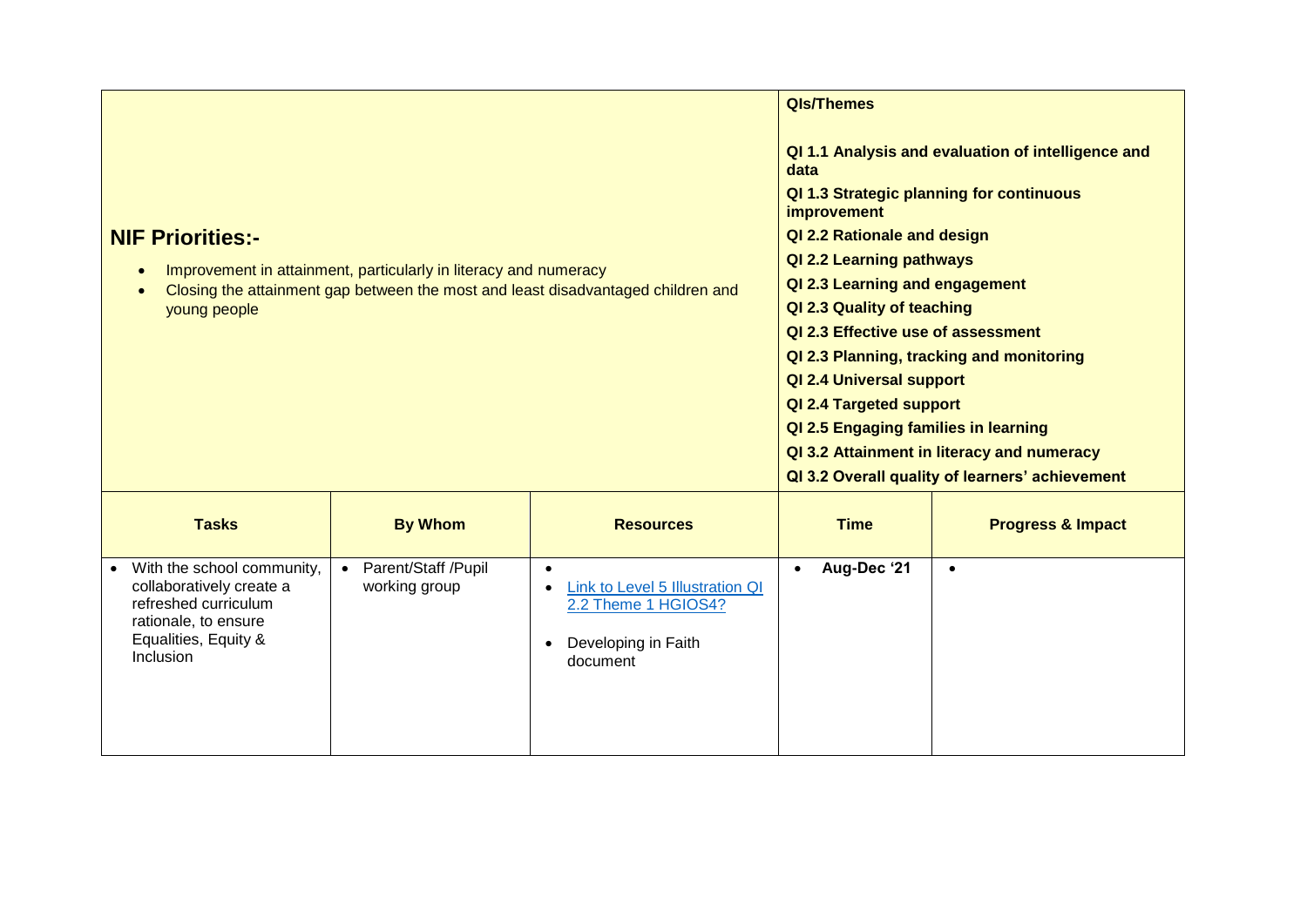| Apply the school's<br>$\bullet$<br>curriculum rationale to plan<br>high quality Teaching,<br>Learning & Assessment<br>approaches (including<br>remote/blended learning<br>model as a contingency<br>plan). Issue staff with L, T<br>& A booklets to ensure<br>consistency across<br>school. | • All staff                                                                                                                                                       |                                                                                                                                                     | <b>June 2022</b>                                                              | $\bullet$                                                                                                   |
|---------------------------------------------------------------------------------------------------------------------------------------------------------------------------------------------------------------------------------------------------------------------------------------------|-------------------------------------------------------------------------------------------------------------------------------------------------------------------|-----------------------------------------------------------------------------------------------------------------------------------------------------|-------------------------------------------------------------------------------|-------------------------------------------------------------------------------------------------------------|
| Carry out Digital Schools<br>$\bullet$<br>self-evaluation to identify<br>priority actions for school<br>digital strategy                                                                                                                                                                    | • S. Clark/N. Kehoe                                                                                                                                               | <b>Link to Digital Schools Self-</b><br>$\bullet$<br><b>Evaluation</b>                                                                              | • Aug/Sept                                                                    | • Registered on Digital<br><b>Schools Award Website-</b><br>draft strategy in place.<br>Skills audit taken. |
| Access appropriate digital<br>professional learning for<br>staff to ensure all can use<br>relevant digital platforms<br>and tools in preparation for<br><b>Empowered Learning</b><br>project rollout                                                                                        | • All staff<br>• Coordinated/<br>supported by Digital<br>Learning Lead/ Digital<br>Learning Coordinator<br><b>Empowered Learning</b><br>project team<br>$\bullet$ | <b>Link to Digital Professional</b><br><b>Learning</b> (self-directed and<br>webinars)<br><b>Empowered Learning project</b><br>• WTA time (4 hours) | January<br>$\bullet$<br>2021(In-<br>Service)<br><b>Staff CPD</b><br>$\bullet$ | $\bullet$                                                                                                   |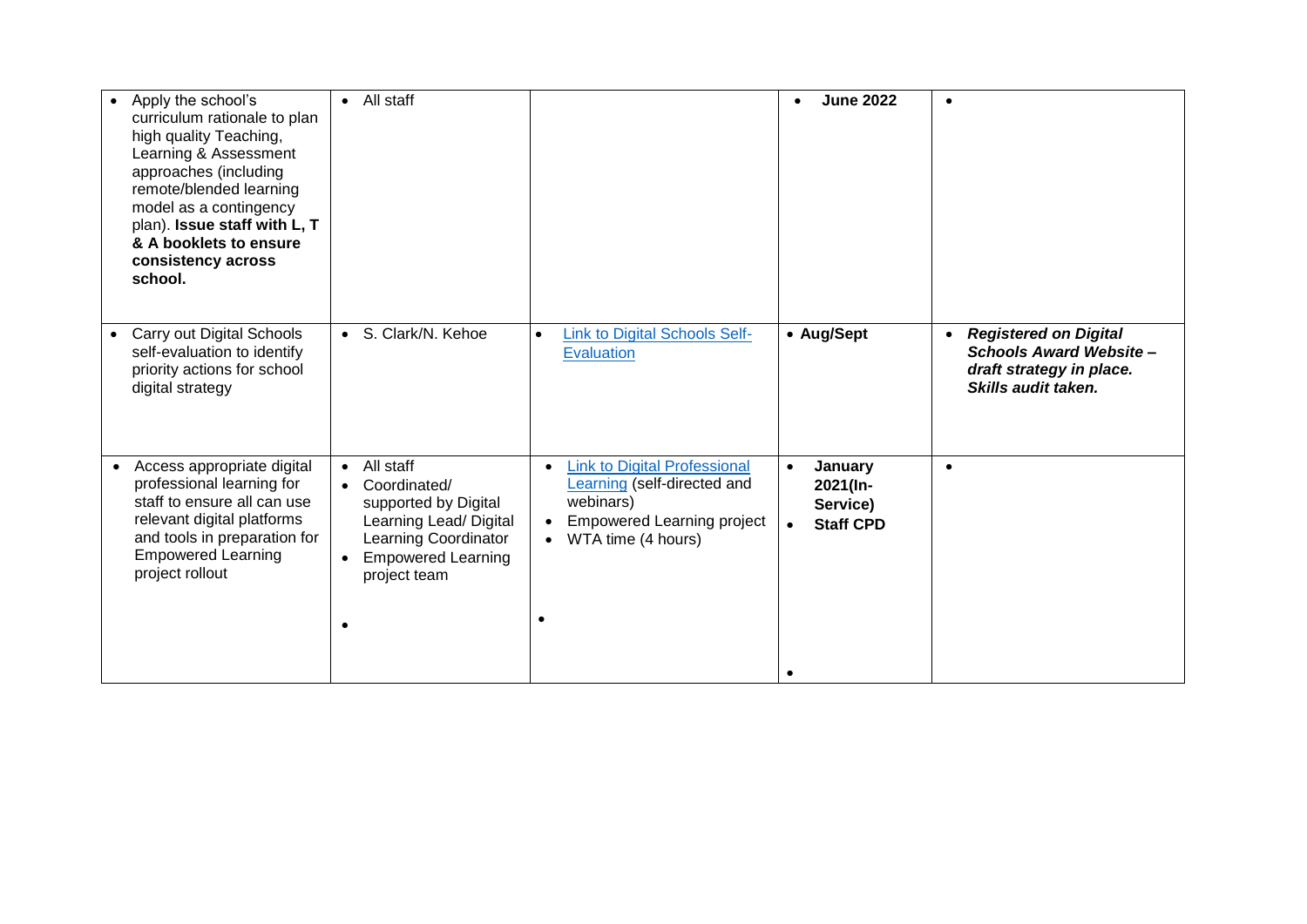| Access/deliver appropriate<br>professional learning for<br>all staff to ensure they<br>have the skills to deliver<br>high quality learning,<br>teaching and assessment<br>as defined in the EL<br><b>Teaching Charter</b>                                                                | • All staff<br>• Coordinated by DHT<br>L&T(Secondary)/CLPL<br>Coordinator | <b>Edinburgh Learns</b><br>$\bullet$<br>Professional Learning Offer<br>2021-22                                                                                                                                                                                                                                                                                                                                                                                                                                                                                                                                                             | • By June 2022<br>$\bullet$<br>• Oct In-Service |
|------------------------------------------------------------------------------------------------------------------------------------------------------------------------------------------------------------------------------------------------------------------------------------------|---------------------------------------------------------------------------|--------------------------------------------------------------------------------------------------------------------------------------------------------------------------------------------------------------------------------------------------------------------------------------------------------------------------------------------------------------------------------------------------------------------------------------------------------------------------------------------------------------------------------------------------------------------------------------------------------------------------------------------|-------------------------------------------------|
| P5 Staff to engage in<br>$\bullet$<br>Numeracy & Maths CLPL                                                                                                                                                                                                                              | P5 Staff<br>$\bullet$                                                     |                                                                                                                                                                                                                                                                                                                                                                                                                                                                                                                                                                                                                                            |                                                 |
| Ensure CLPL discussed<br>and recorded as part of<br>the PRD process<br>Staff to be issued with,<br>'Good Leadership<br><b>Pathway Reflective</b><br>Journals' - 4 elements<br>of vocational leadership<br>as staff discern their<br>personal call to<br>work/lead in Catholic<br>schools |                                                                           | <b>Revised GTCS PRD</b><br>$\bullet$<br>Guidelines<br>PRD Roles &<br>$\bullet$<br>Responsibilities: Link to PRD<br>Roles and Responsibilities<br>Table<br><b>Professional Learning</b><br>$\bullet$<br>Planning Cycle: this can be<br>used to facilitate on-going<br>professional dialogue and<br>learning to ensure that CLPL,<br>as part of the PRD process,<br>is planned and evaluated<br>against the impact on<br>students<br><b>GTCS PRD Resources</b><br>$\bullet$<br>EL Professional Learning on<br>$\bullet$<br>Leading Teacher<br>Development as a Middle<br>Leader - Edinburgh Learns<br>Professional Learning Offer<br>2021-22 | <b>Discuss at staff</b><br>meeting - Sept '21   |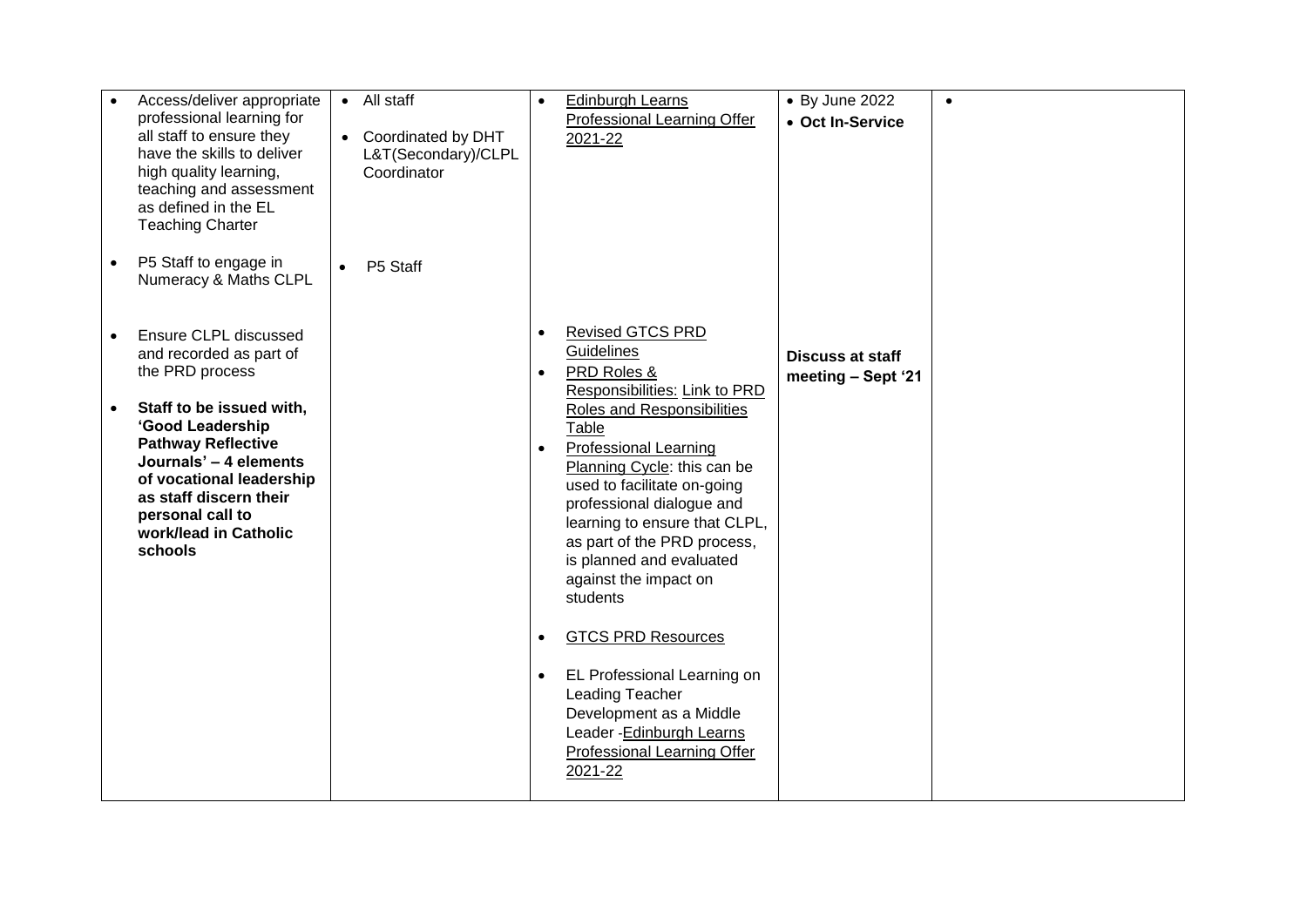| Plan/deliver safe and<br>effective outdoor learning<br>opportunities to meet (and<br>enhance) the needs of the<br>reviewed curriculum and<br>mitigations as defined by<br>current SG guidance.<br>Provision should be<br>regular, progressive and<br>equitable. | • All staff | <b>Edinburgh Outdoor</b><br><b>Learning Team (Contacts)</b><br><b>Link to Edinburgh Outdoor</b><br>$\bullet$<br><b>Learning SORT resources</b><br><b>Link to latest Edinburgh</b><br><b>Coronavirus Excursions</b><br><b>Toolbox</b><br><b>Link to Edinburgh Outdoor</b><br>Learning Phase 2 T& L<br>resources<br>School's Progressive OL<br>$\bullet$<br>Programme | • Ongoing                                                                   | $\bullet$ |
|-----------------------------------------------------------------------------------------------------------------------------------------------------------------------------------------------------------------------------------------------------------------|-------------|---------------------------------------------------------------------------------------------------------------------------------------------------------------------------------------------------------------------------------------------------------------------------------------------------------------------------------------------------------------------|-----------------------------------------------------------------------------|-----------|
| Staff to engage in<br>$\bullet$<br>school level<br>moderation activities<br>to support teachers'<br>professional<br>judgements. Embed<br>new writing<br>resource. Continue<br>to moderate.                                                                      | • All staff | EL Assessment &<br>$\bullet$<br><b>Moderation Framework</b><br><b>Edinburgh Learns</b><br>$\bullet$<br><b>Assessment &amp; Moderation</b><br><b>Resources (Practitioner</b><br>Moderation Template and<br>Example, Facilitator<br>Moderation Guidance,<br>Template and Example)                                                                                     | • Moderation<br>sessions: Dec,<br>March & June                              | $\bullet$ |
| Staff to engage in 2 cluster<br>$\bullet$<br>moderation activities<br>focusing on<br>Literacy/Numeracy or<br>Literacy/Numeracy across<br>learning<br>Staff to engage in EL<br><b>Assessment &amp; Moderation</b>                                                |             | <b>Edinburgh Learns Engaging</b><br>$\bullet$<br>with Benchmarks<br><b>Professional Learning</b><br><b>Edinburgh Learns Supporting</b><br>$\bullet$<br>Teacher Judgement in the<br><b>BGE Professional Learning</b>                                                                                                                                                 | • Cluster CAT<br><b>Sessions Nov/</b><br>Mar<br><b>LA CLPL</b><br>$\bullet$ |           |
| <b>CLPL</b><br>Staff to engage in EL<br>Engagement with the<br><b>Benchmarks CLPL</b>                                                                                                                                                                           |             |                                                                                                                                                                                                                                                                                                                                                                     | Sept/Oct                                                                    |           |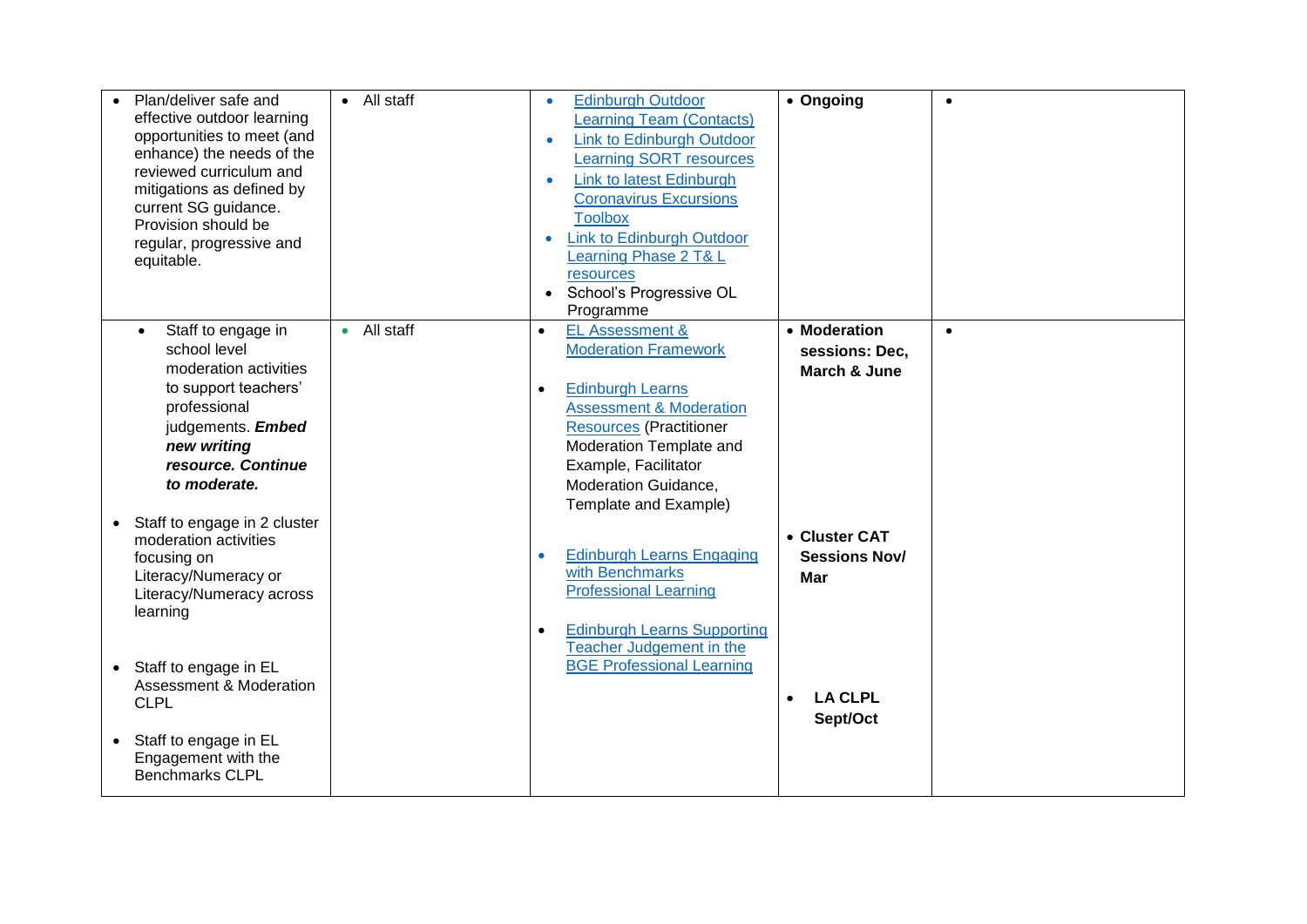## **SCHOOL NAME: ST MARY'S RC PRIMARY**

**Renewal Plan**

**\_\_\_\_\_**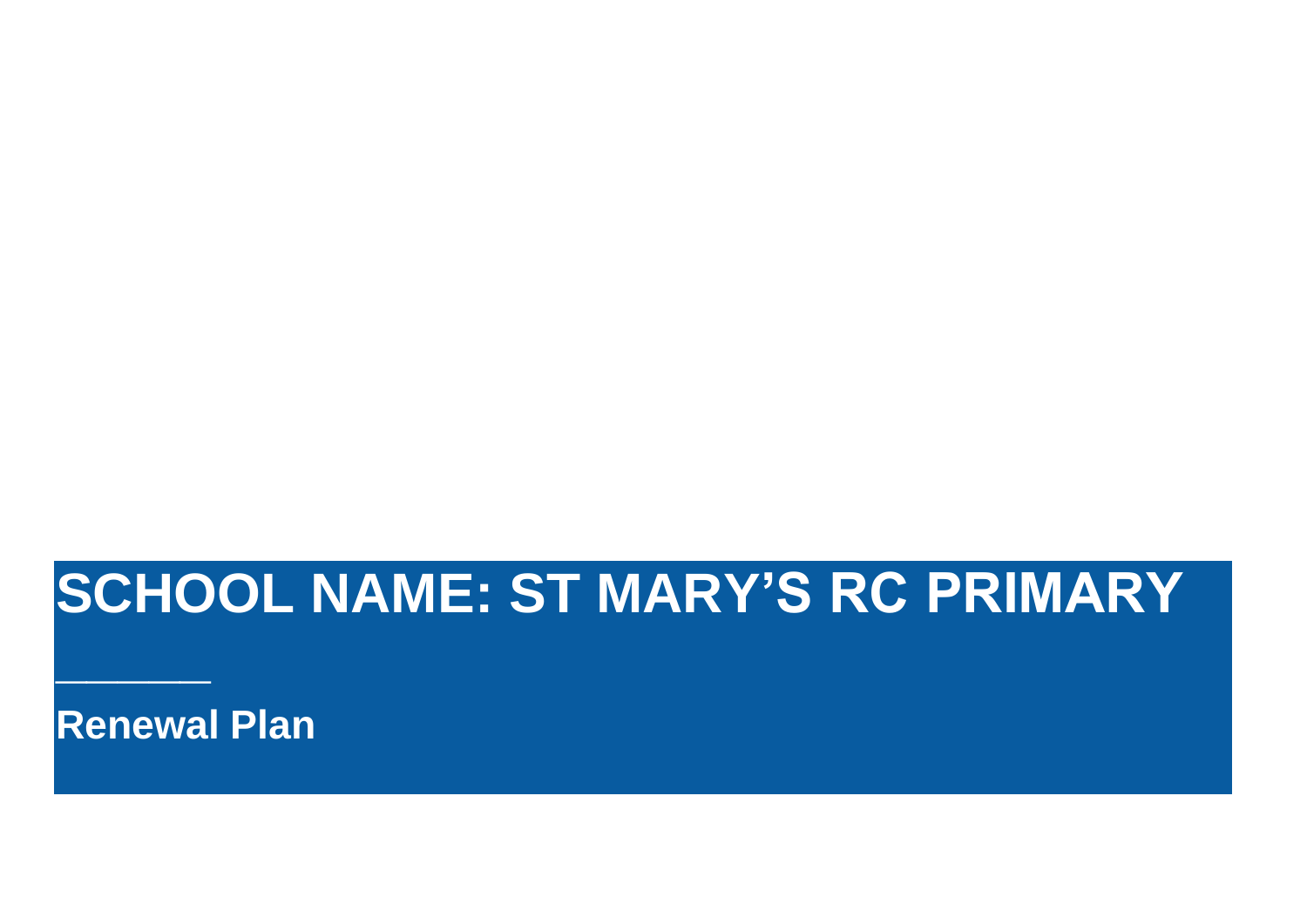**Health, Wellbeing & Resilience: session 2021-2022**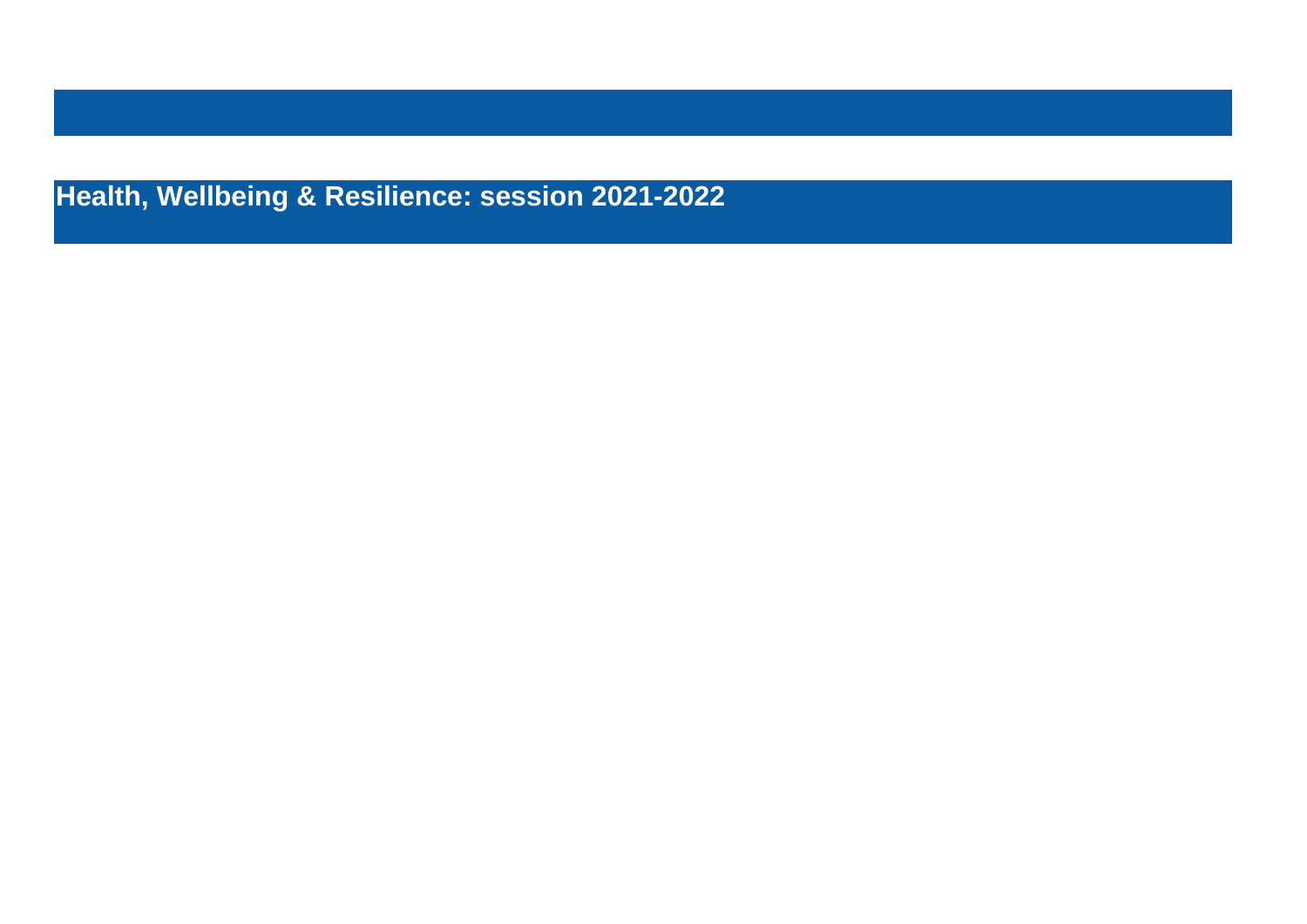| Renewal<br><b>Aspect 3</b>                                              | Health, Wellbeing & Resilience                                                                              | <b>Overall Responsibility</b>                     | <b>HT</b> |  |  |  |  |  |  |
|-------------------------------------------------------------------------|-------------------------------------------------------------------------------------------------------------|---------------------------------------------------|-----------|--|--|--|--|--|--|
| <b>Outcomes</b>                                                         | <b>Short term</b>                                                                                           |                                                   |           |  |  |  |  |  |  |
|                                                                         | Staff are given opportunity to debrief regarding their own HWB.                                             |                                                   |           |  |  |  |  |  |  |
|                                                                         | Staff & learners feel supported in relation to their own health and wellbeing.                              |                                                   |           |  |  |  |  |  |  |
|                                                                         | Systems are put in place to ensure children's rights and participation are the heart of school life.        |                                                   |           |  |  |  |  |  |  |
|                                                                         | All staff understand the 6 nurture principles and have planned how these can be used to support learners.   |                                                   |           |  |  |  |  |  |  |
|                                                                         | The curriculum is adapted, through learner voice to meet the needs of our learners in a post-covid context. |                                                   |           |  |  |  |  |  |  |
|                                                                         | <b>Medium term</b>                                                                                          |                                                   |           |  |  |  |  |  |  |
|                                                                         | Relationships have been reconnected across the school community.                                            |                                                   |           |  |  |  |  |  |  |
|                                                                         | All learners feel listened to, reassured and supported (acknowledging their experiences).                   |                                                   |           |  |  |  |  |  |  |
|                                                                         | The nurture principles underpin the learning environment.                                                   |                                                   |           |  |  |  |  |  |  |
|                                                                         | Learners social and emotional skills are developed through the curriculum.                                  |                                                   |           |  |  |  |  |  |  |
|                                                                         | <b>Long Term</b>                                                                                            |                                                   |           |  |  |  |  |  |  |
|                                                                         | Children's rights and participation are at the heart of school life.                                        |                                                   |           |  |  |  |  |  |  |
| The curriculum is reviewed and adapted to meet changing learners needs. |                                                                                                             |                                                   |           |  |  |  |  |  |  |
|                                                                         | All learners, and staff, demonstrate greater resilience.                                                    |                                                   |           |  |  |  |  |  |  |
|                                                                         |                                                                                                             | <b>QIs/Themes</b>                                 |           |  |  |  |  |  |  |
|                                                                         |                                                                                                             |                                                   |           |  |  |  |  |  |  |
|                                                                         |                                                                                                             | 1.3 Leadership of Change                          |           |  |  |  |  |  |  |
|                                                                         |                                                                                                             | 2.2 Curriculum                                    |           |  |  |  |  |  |  |
| <b>NIF Priorities:</b>                                                  |                                                                                                             | 2.3 Learning, Teaching &<br><b>Assessment</b>     |           |  |  |  |  |  |  |
|                                                                         | Improvement in children and young people's health and wellbeing                                             | <b>2.4 Personalised Support</b>                   |           |  |  |  |  |  |  |
|                                                                         |                                                                                                             | <b>2.6 Transitions</b>                            |           |  |  |  |  |  |  |
|                                                                         |                                                                                                             | 3.1 Ensuring Wellbeing, Equality<br>and Inclusion |           |  |  |  |  |  |  |
|                                                                         |                                                                                                             |                                                   |           |  |  |  |  |  |  |
|                                                                         |                                                                                                             |                                                   |           |  |  |  |  |  |  |
|                                                                         |                                                                                                             |                                                   |           |  |  |  |  |  |  |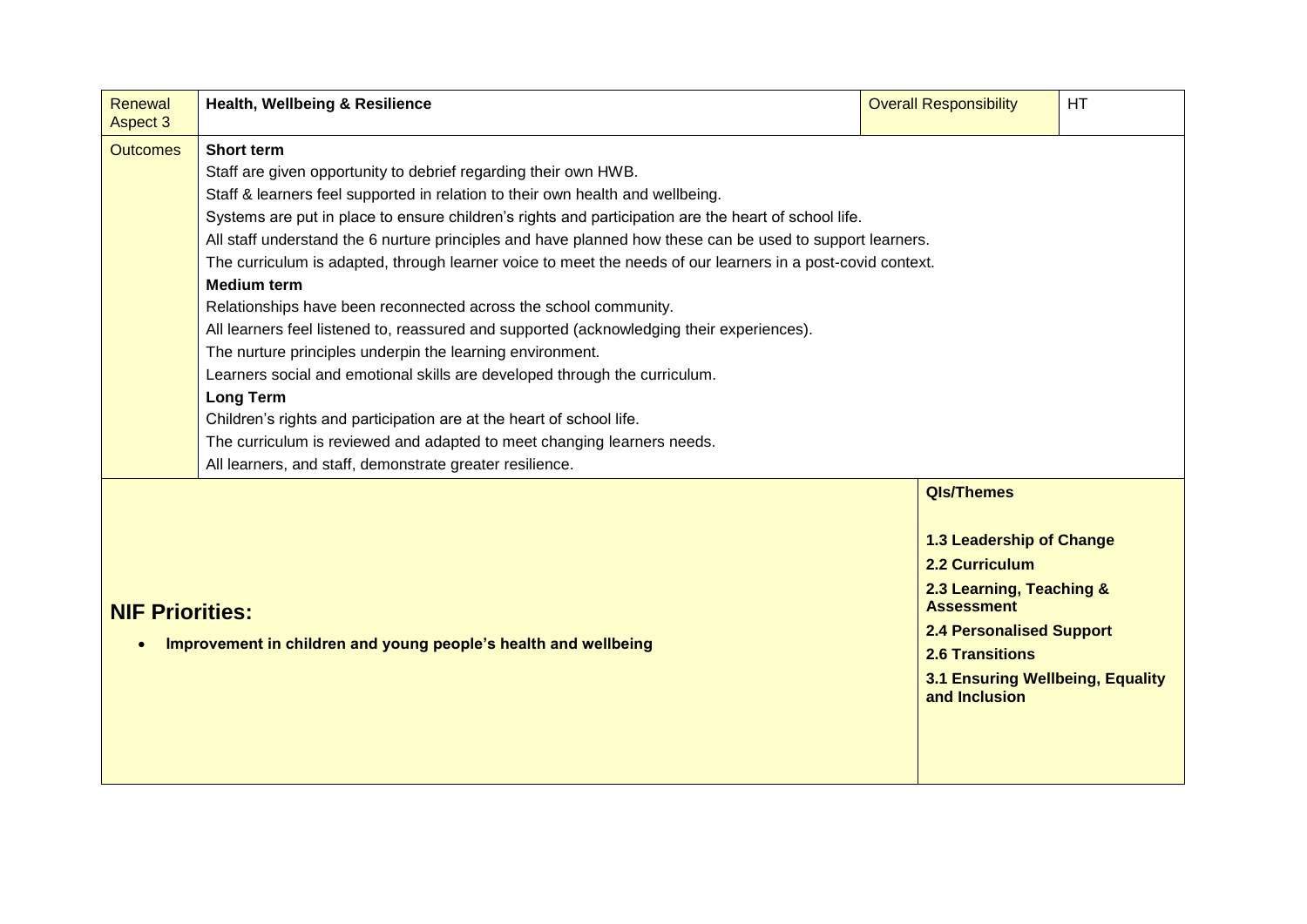| <b>Tasks</b>                                                                                                                                                                                                                                                                                                                                                                                                                                           | <b>By Whom</b>        | <b>Resources</b>                                                                                                                                                | <b>Time</b>                                   | <b>Progress &amp;</b><br><b>Impact</b> |
|--------------------------------------------------------------------------------------------------------------------------------------------------------------------------------------------------------------------------------------------------------------------------------------------------------------------------------------------------------------------------------------------------------------------------------------------------------|-----------------------|-----------------------------------------------------------------------------------------------------------------------------------------------------------------|-----------------------------------------------|----------------------------------------|
| Staff debrief regarding<br>their own HWB. Assess<br>strengths and needs in<br>relation to health and<br>wellbeing. Revisit as<br>appropriate.<br>Revisit the 4 key<br>messages regarding<br>renewal and HWB to<br>ensure a consistent<br>approach;<br>Reconnect<br>$\bullet$<br>relationships<br>Acknowledge<br>$\bullet$<br>experiences<br>Create a nurturing<br>$\bullet$<br>environment<br>Support our learners<br>$\bullet$<br>to build resilience | All staff lead by SLT | Working time agreement/ Collegiate calendar<br><b>Supporting Learners - Resources</b><br><b>Supporting Anxiety resources</b><br><b>Additional HWB Resources</b> | <b>August IS Day</b><br><b>IS Day/Ongoing</b> | $\bullet$                              |
| Develop learners social<br>and emotional skills<br>through the curriculum. In<br>P5-P7 children were less<br>likely to talk to an adult if<br>they were upset. 25% of<br>pupils say they keep their<br>feelings to themselves-<br>with proportionately higher<br>amounts of children saying<br>this in P4. Focus on these<br>stages next session.                                                                                                      | Staff                 | <b>Primary Building Resilience resource</b>                                                                                                                     | <b>Assembly</b><br>programme                  |                                        |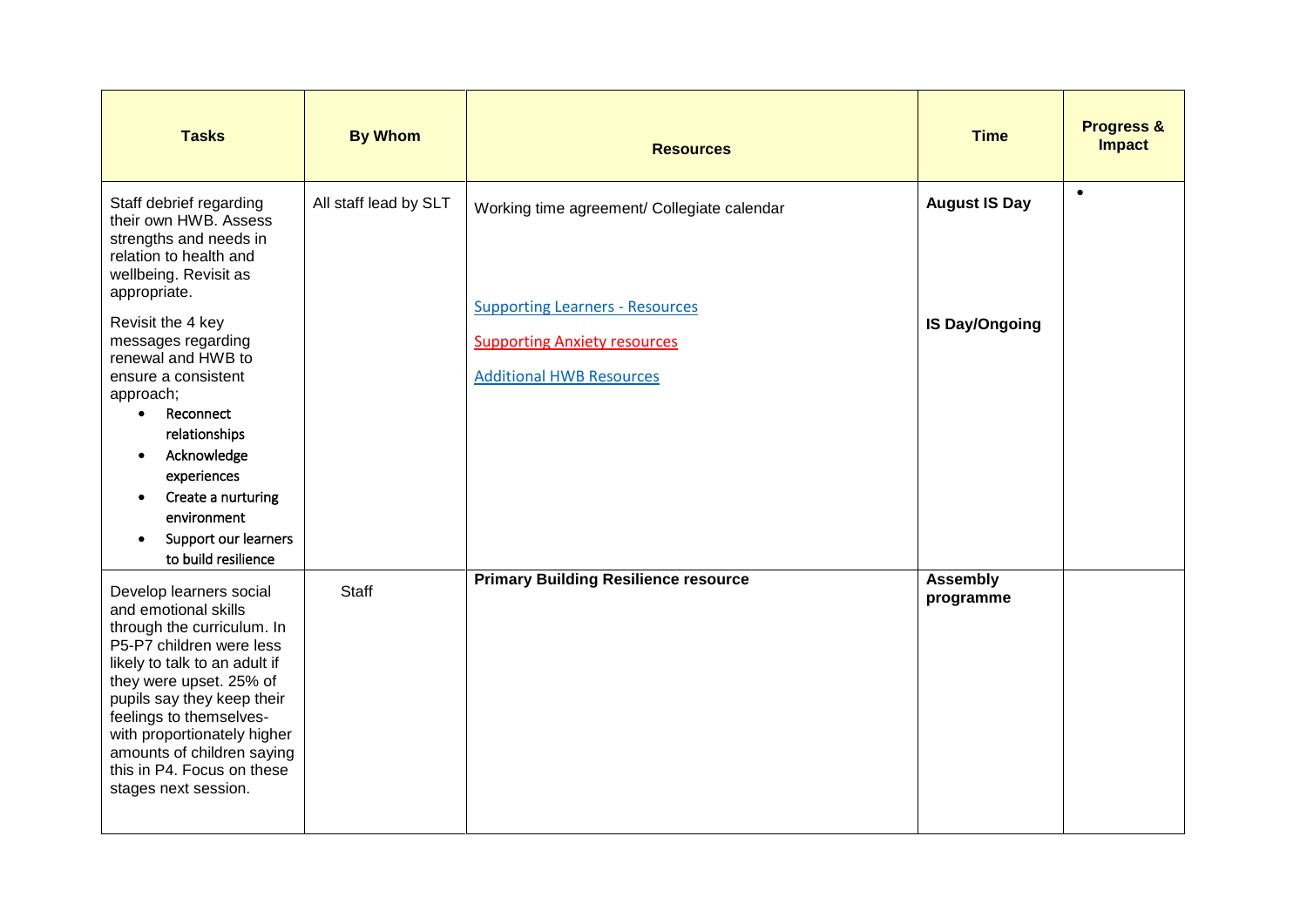| Focus pupil groups can<br>articulate understanding of<br>school aims: growth,<br>resilience, community in<br>relation to, 'Equalities'<br>development work started<br>this session. | HT/DHT/CTs                                                                                                      | 7 Golden Rules of Participation                                                                | <b>Termly meetings</b><br><b>Pupil Council</b><br>meetings<br>House captain<br>meetings |  |
|-------------------------------------------------------------------------------------------------------------------------------------------------------------------------------------|-----------------------------------------------------------------------------------------------------------------|------------------------------------------------------------------------------------------------|-----------------------------------------------------------------------------------------|--|
| Identify additional<br>personalised support<br>approaches which may be<br>required: Whole school<br><b>ASD training</b>                                                             | Pupil<br>$\bullet$<br>support/SFL/SLT<br><b>ASL services</b><br>Educational<br>Psychologist<br>Partner agencies | <b>ASL Nurture Guidance</b><br><b>Supporting Care Experienced</b><br>Edin Learns Inclusion Hub | Ongoing<br>Training tbc with<br><b>LA</b>                                               |  |
| Audit practice in<br>'Celebrating &<br>Worshipping' and identify<br>key areas to develop                                                                                            | CTs led by<br>$\bullet$<br>J.Reville/Fr<br>Jamie.                                                               | 'Developing in Faith'<br><b>SCES Exemplars</b>                                                 | <b>CAT (2)</b>                                                                          |  |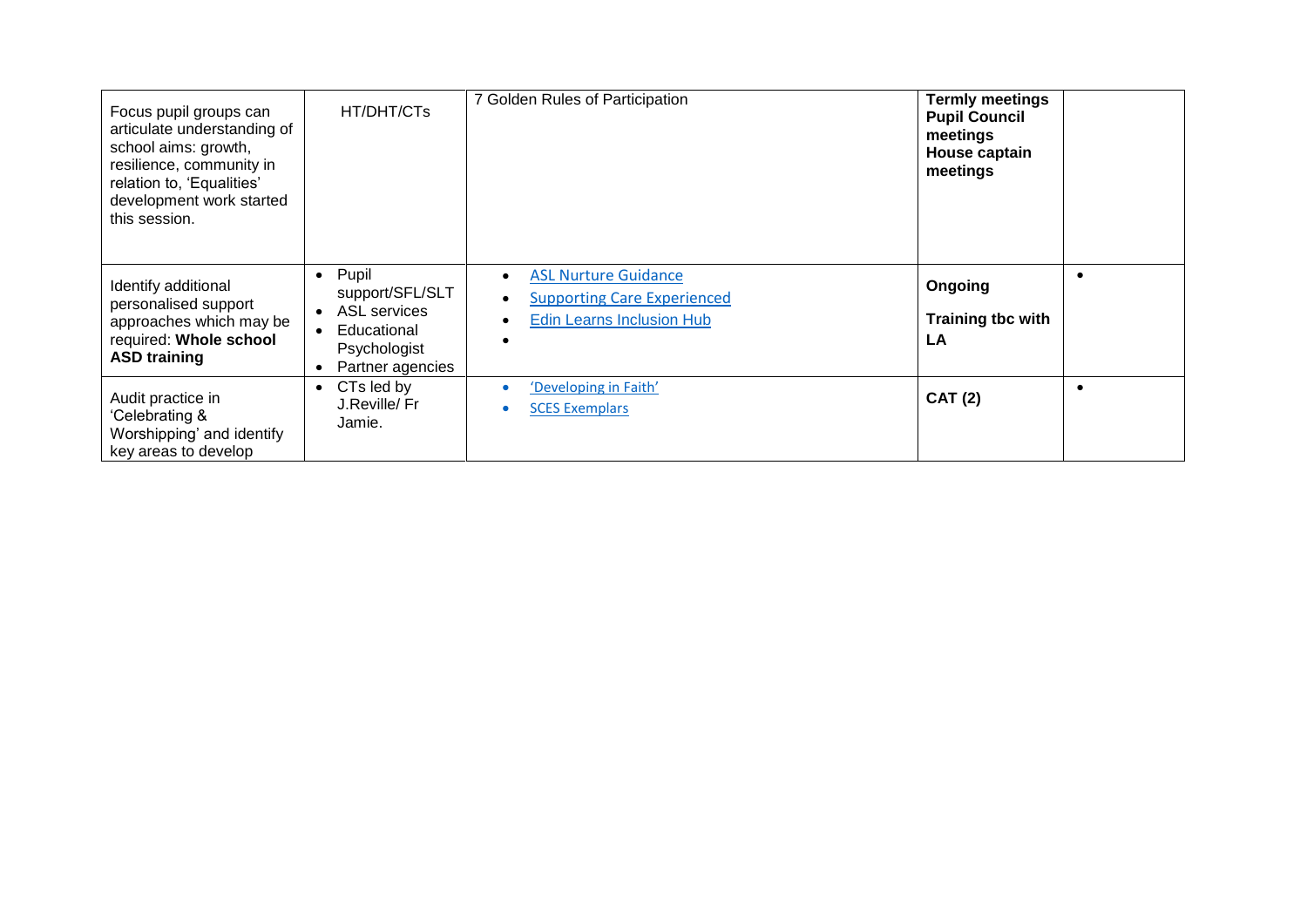## **SCHOOL NAME: ST MARY'S RC PRIMARY**

**Renewal Plan**

**\_\_\_\_\_**

**Equalities: Session 2021 - 2022**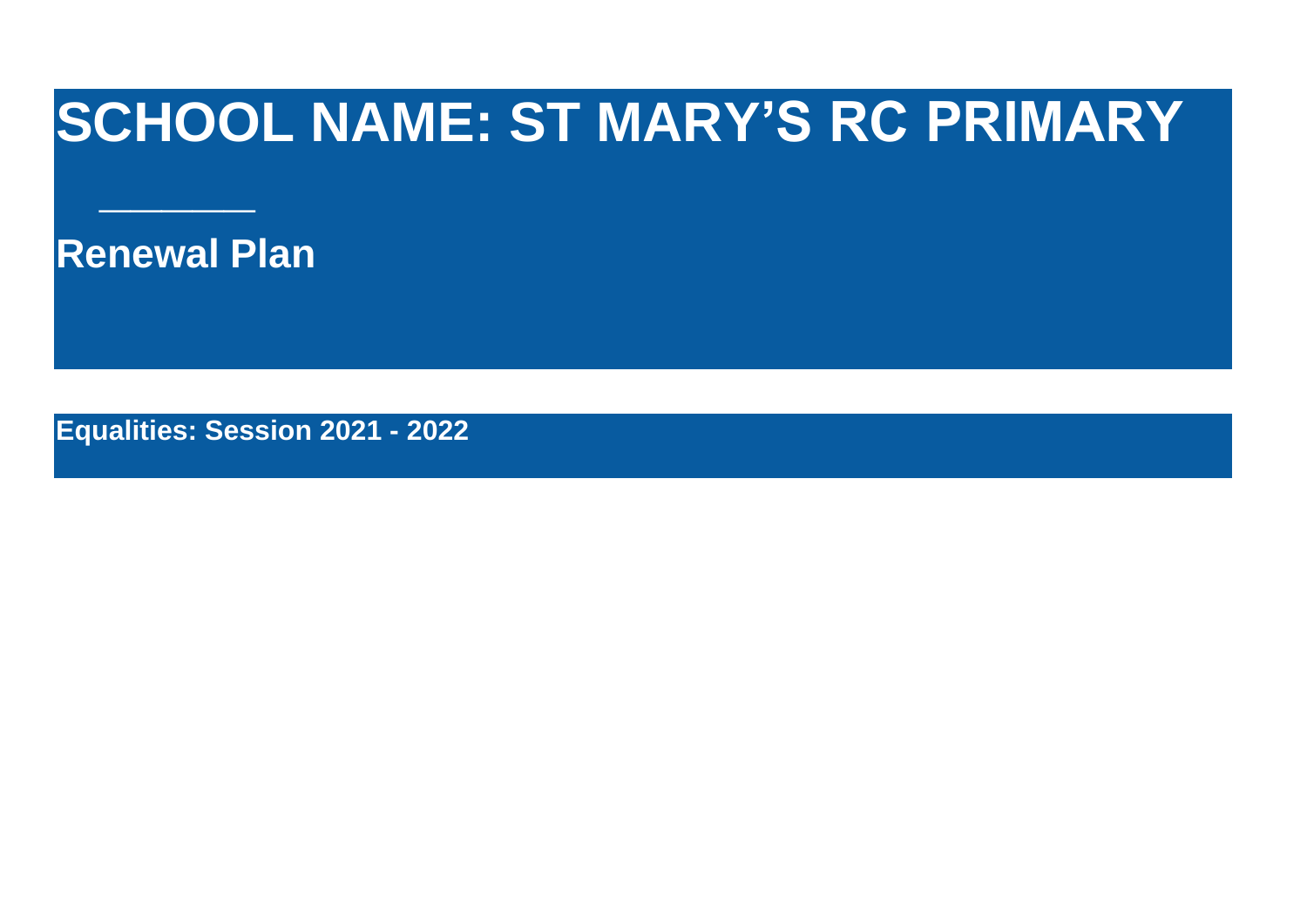| Renewal<br>Aspect | <b>Equalities</b>                                                                                                                                                                                                                                                                                                                                                                                                                                                                               | <b>Overall</b><br><b>Responsibility</b> | <b>Annemarie Procter</b> |  |  |  |  |  |
|-------------------|-------------------------------------------------------------------------------------------------------------------------------------------------------------------------------------------------------------------------------------------------------------------------------------------------------------------------------------------------------------------------------------------------------------------------------------------------------------------------------------------------|-----------------------------------------|--------------------------|--|--|--|--|--|
| <b>Outcomes</b>   | Equalities:<br>Short Term:<br>The Senior Leadership Team and all staff use Equalities data and other information effectively to inform planning<br>There is increased awareness amongst all staff of Equality and Diversity<br>There is increased awareness amongst all staff of an inclusive curriculum and decolonised curriculum                                                                                                                                                             |                                         |                          |  |  |  |  |  |
|                   | Medium Term:<br>Ongoing implementation of revised school procedure for preventing and responding to bullying and prejudice.<br>Improved reporting, recording and monitoring of incidents of bullying and prejudice<br>Pupils say that incidents of bullying and prejudice are dealt with effectively<br>Pupils feel confident to report bullying and prejudice<br>Staff have shared understanding of an inclusive curriculum and decolonised curriculum and what this looks like in<br>practice |                                         |                          |  |  |  |  |  |
|                   | Long Term:<br>Reduction in number of reported and recorded incidents of bullying and prejudice<br>Improved pupil health and wellbeing.                                                                                                                                                                                                                                                                                                                                                          |                                         |                          |  |  |  |  |  |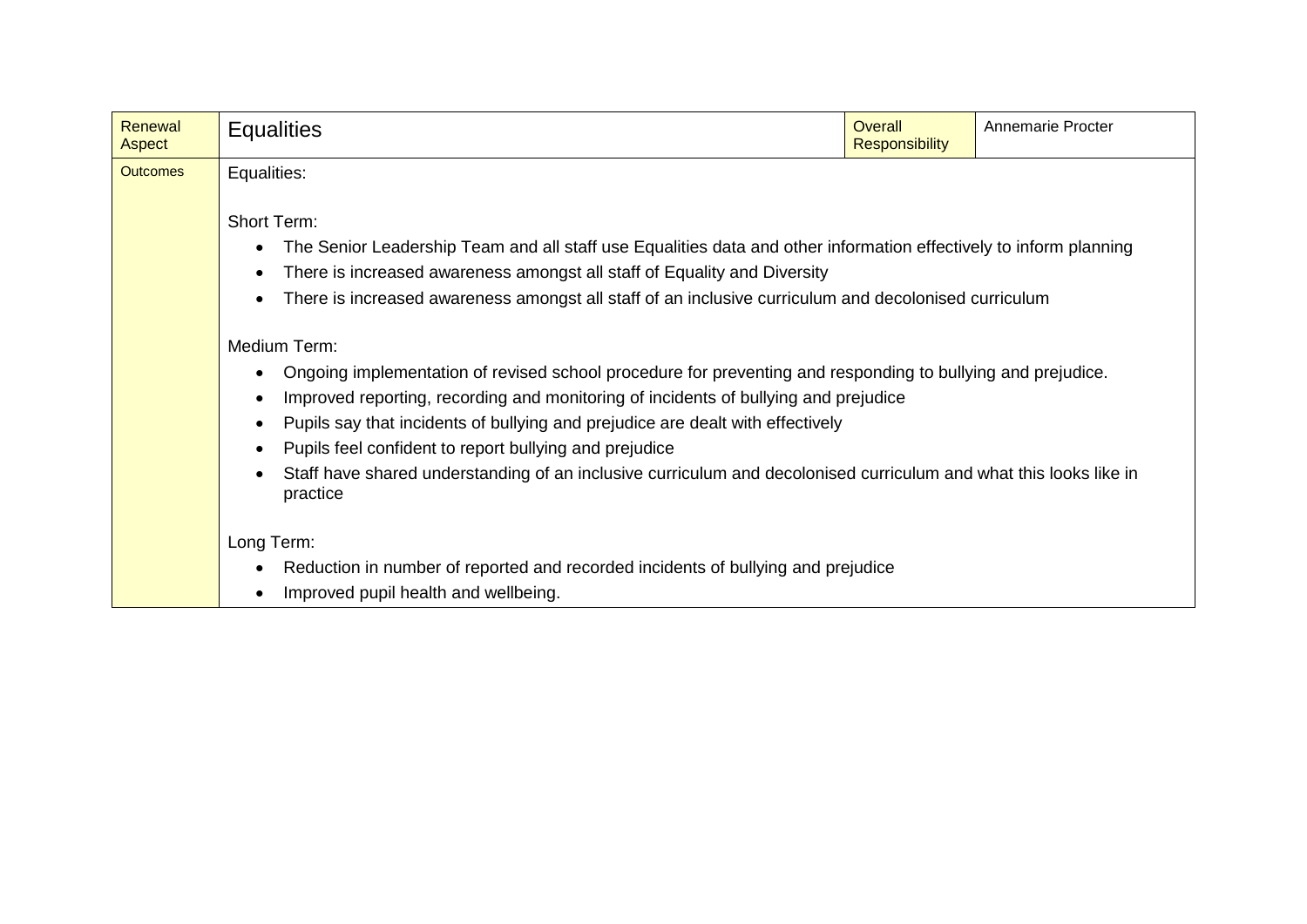| <b>NIF Priority:-</b><br>Improvement in attainment, particularly in literacy and numeracy<br>Closing the attainment gap between the most and least disadvantaged<br>children and young people<br>Improvement in Children and Young People's Health and Wellbeing | <b>QIs/Themes</b><br>QI 1.1 Analysis and evaluation<br>of intelligence and data<br>QI 1.3 Strategic planning for<br>continuous improvement<br>QI 1.5 Management of resources<br>to support equity<br>QI 2.3 Learning and engagement<br>QI 2.3 Quality of teaching<br>QI 2.5 Engaging families in<br>learning<br>QI 3.2 Attainment in literacy and<br>numeracy<br>QI 3.2 Overall quality of<br>learners' achievement |                                                                                                                                                                    |                   |                                        |  |  |
|------------------------------------------------------------------------------------------------------------------------------------------------------------------------------------------------------------------------------------------------------------------|---------------------------------------------------------------------------------------------------------------------------------------------------------------------------------------------------------------------------------------------------------------------------------------------------------------------------------------------------------------------------------------------------------------------|--------------------------------------------------------------------------------------------------------------------------------------------------------------------|-------------------|----------------------------------------|--|--|
| <b>Tasks</b>                                                                                                                                                                                                                                                     | <b>By Whom</b>                                                                                                                                                                                                                                                                                                                                                                                                      | <b>Resources</b>                                                                                                                                                   | <b>Time</b>       | <b>Progress &amp;</b><br><b>Impact</b> |  |  |
| <b>Equalities</b>                                                                                                                                                                                                                                                |                                                                                                                                                                                                                                                                                                                                                                                                                     |                                                                                                                                                                    |                   |                                        |  |  |
| Provide opportunities for staff to<br>1.<br>build on core training (CECiL<br>Equality and Diversity modules)<br>by using GTCS professional<br>learning modules on their<br><b>Equality and Diversity Hub</b><br>and/or other training                            | $\bullet$ SLT                                                                                                                                                                                                                                                                                                                                                                                                       | <b>CECIL Equality and Diversity Modules (Sharepoint)</b><br>$\bullet$<br><b>GTCS Equality and Diversity Hub:</b><br>Equalities Tile: Professional Learning section | $\bullet$ CAT (3) | $\bullet$                              |  |  |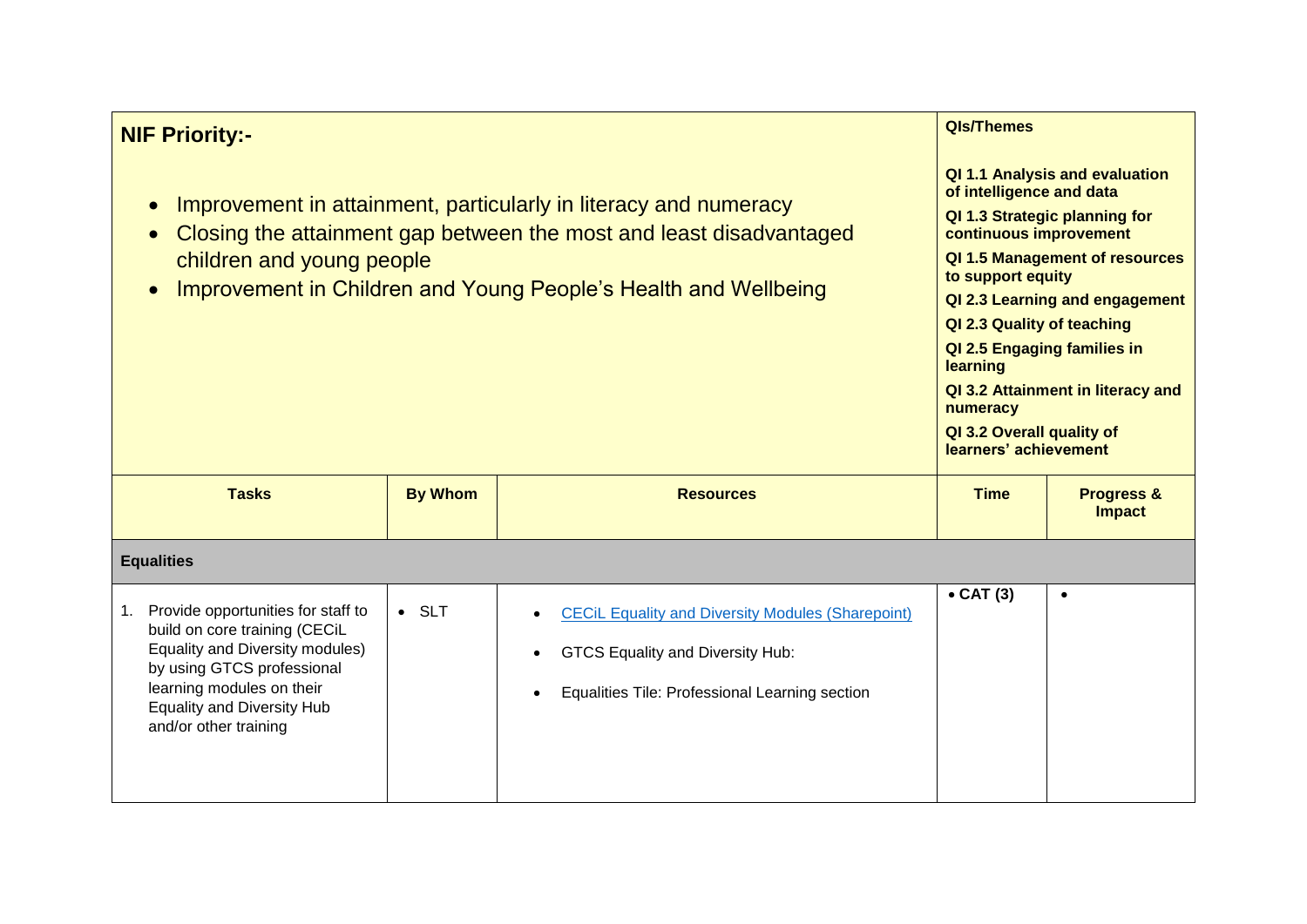| 2. | Provide opportunities for staff to<br>develop their knowledge of an<br>inclusive curriculum and<br>decolonised curriculum what this<br>looks like in practice.                                                                     | $\bullet$  | All school<br>staff          | https://cityofedinburgheducation.sharepoint.com/sites/Edinbu<br>rghLearns/Equalities/ProfessionalLearning<br>Equalities Newsletter (bi-monthly), Equalities Staff Reference<br>Group |                                   | <b>Dec 2021</b><br>(CAT 3) |  |
|----|------------------------------------------------------------------------------------------------------------------------------------------------------------------------------------------------------------------------------------|------------|------------------------------|--------------------------------------------------------------------------------------------------------------------------------------------------------------------------------------|-----------------------------------|----------------------------|--|
| 3. | Review and implement revised<br>school procedure for preventing<br>and responding to bullying and<br>prejudice to ensure improved<br>reporting and recording of<br>incidents. 'Launch' revised,<br>'Equalities' policy at start of |            | SLT and<br>relevant<br>staff | https://cityofedinburgheducation.sharepoint.com/sites/Edinbu<br>rghLearns/Equalities/Anti-bullying                                                                                   | • Aug.<br>2021                    |                            |  |
|    | session to ensure all in<br>community understand policy<br>and procedure around anti-<br>bullying and tackling racism.                                                                                                             |            |                              | Pupil Wellbeing Survey results/tracking meeting information                                                                                                                          | from<br>$\bullet$<br>Aug.<br>2021 |                            |  |
| 4. | Monitor school SEEMiS Bullying<br>and Equalities module data to<br>evaluate impact of revised school<br>procedure and identify next<br>steps.                                                                                      | $\bullet$  | SLT and<br>relevant<br>staff | <b>School Survey</b>                                                                                                                                                                 | Oct.<br>$\bullet$<br>2021         |                            |  |
| 5. | Set measurable outcomes<br>related to improvements in pupil<br>health and wellbeing with a<br>particular focus on pupils with<br>protected characteristics.                                                                        |            | HT/SfL/CTs                   | Library service, National Library service                                                                                                                                            | Ongoing                           | Aug-                       |  |
| 6. | Agree with parent working group<br>next steps from survey.                                                                                                                                                                         | taff group | HT/Parents/S                 |                                                                                                                                                                                      |                                   | <b>Sept</b><br>2021        |  |